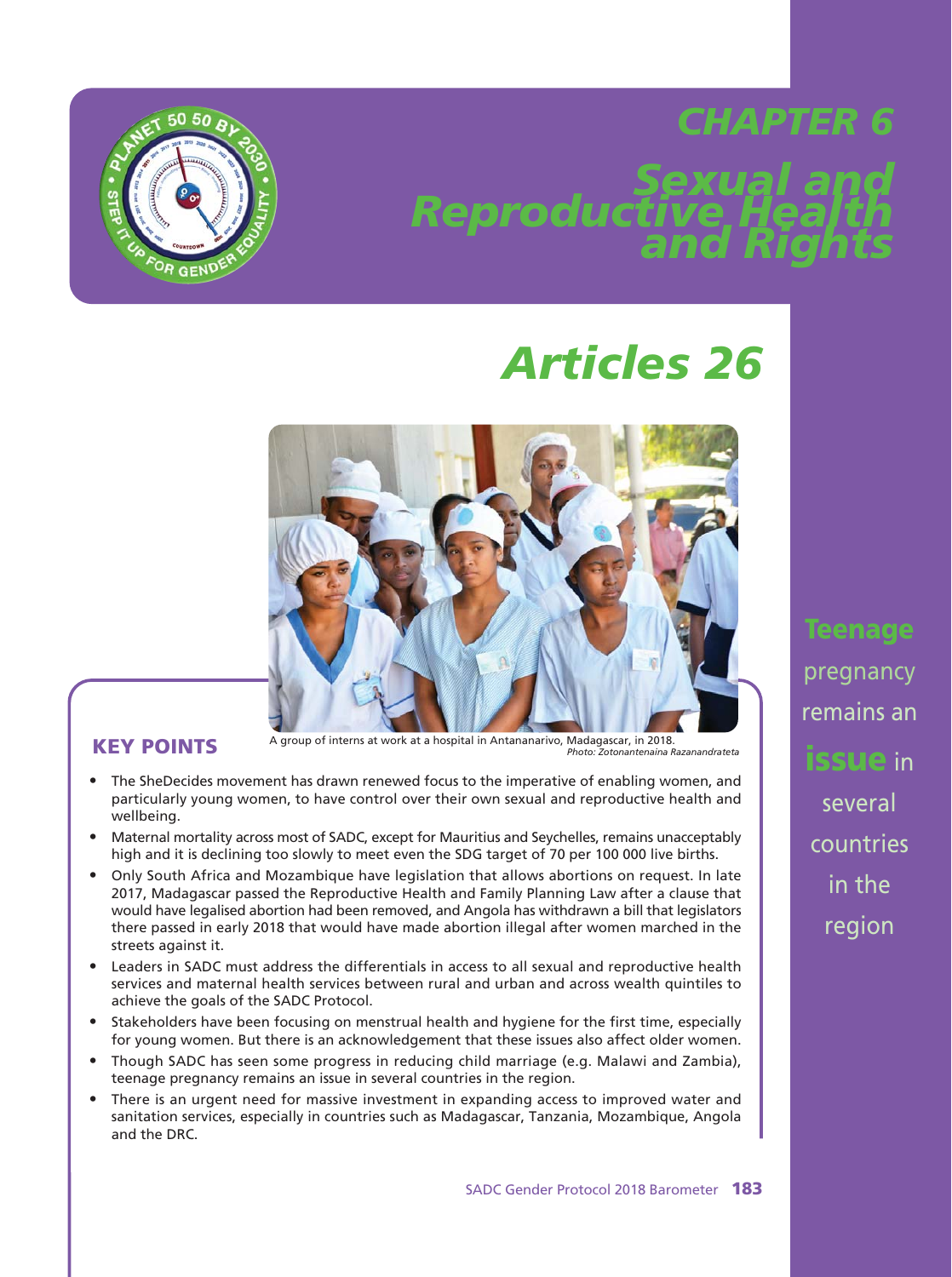#### **Key trends**

| Table 6.1: Trends in health since 2009 <sup>1</sup>                         |                |                         |                                         |                                                 |  |  |  |  |  |  |  |
|-----------------------------------------------------------------------------|----------------|-------------------------|-----------------------------------------|-------------------------------------------------|--|--|--|--|--|--|--|
|                                                                             | Target<br>2030 | <b>Baseline</b><br>2009 | <b>Progress</b><br>2018                 | <b>Variance (Progress</b><br>minus 2030 target) |  |  |  |  |  |  |  |
| <b>CONTRACEPTIVE USE AMONG SEXUALLY ACTIVE WOMEN</b>                        |                |                         |                                         |                                                 |  |  |  |  |  |  |  |
| Highest proportion of women                                                 | 100%           | South Africa (65%)      | Mauritius (76%)                         | 24%                                             |  |  |  |  |  |  |  |
| Lowest proportion of women                                                  | 100%           | Angola (6%)             | Mozambique (12%)                        | 88%                                             |  |  |  |  |  |  |  |
| <b>CURRENT MATERNAL MORTALITY RATE (MATERNAL DEATHS PER 100 000 BIRTHS)</b> |                |                         |                                         |                                                 |  |  |  |  |  |  |  |
| Highest                                                                     | 0              | Angola (1400)           | DRC (693)                               | 693                                             |  |  |  |  |  |  |  |
| Lowest                                                                      | U              | Mauritius (13)          | Seychelles (0)                          | 0                                               |  |  |  |  |  |  |  |
| <b>BIRTHS ATTENDED BY SKILLED PERSONNEL</b>                                 |                |                         |                                         |                                                 |  |  |  |  |  |  |  |
| Highest                                                                     | 100%           | Mauritius (100%)        | <b>Mauritius</b>                        | 0                                               |  |  |  |  |  |  |  |
|                                                                             |                |                         | Seychelles (100%)                       | 46%                                             |  |  |  |  |  |  |  |
| Lowest                                                                      | 100%           | Angola                  | Madagascar (44%)                        |                                                 |  |  |  |  |  |  |  |
|                                                                             |                | Tanzania (46%)          |                                         |                                                 |  |  |  |  |  |  |  |
| % WHO SAY A WOMAN SHOULD BE ABLE TO CHOOSE TO TERMINATE                     |                | <b>PREGNANC</b>         | THE FIRST THREE MONTHS OF HER PREGNANCY |                                                 |  |  |  |  |  |  |  |
| Highest                                                                     | 100%           |                         | Angola (52%)                            | N/A                                             |  |  |  |  |  |  |  |
| Lowest                                                                      | 100%           |                         | Madagascar (13%)                        | N/A                                             |  |  |  |  |  |  |  |
| <b>TOTAL COVERAGE OF SANITATION</b>                                         |                |                         |                                         |                                                 |  |  |  |  |  |  |  |
| Highest coverage                                                            | 100%           | <b>Mauritius</b>        | Seychelles (98%)                        | 2%                                              |  |  |  |  |  |  |  |
|                                                                             |                | Seychelles (100%)       |                                         |                                                 |  |  |  |  |  |  |  |
| Lowest coverage                                                             | 100%           | Madagascar (14%)        | Madagascar (12%)                        | 88%                                             |  |  |  |  |  |  |  |

*Source: Gender Links 2018.*

Table 6.1 shows that:

- Mauritius has the highest prevalence of contraception use at 76%. South Africa held this top position in 2009 when researchers took the baseline, but coverage has declined slightly to 60%. Mozambique currently has the lowest coverage, which is an exceptionally low 12%. Angola, which held the last spot in 2009, has increased to 18%, which remains low.
- Seychelles has the lowest maternal mortality ratio in the region, with a negligible number of women dying because of pregnancy or child birth. Seychelles and Mauritius have consistently had the lowest ratios. DRC (693 per 100 000) has the highest maternal mortality. DRC has surpassed Angola, where the maternal mortality ratio over this period dropped from 1400 per 100 000 to 477 per 100 000. As countries affected by, and recovering from, conflict, DRC and Angola have consistently had the highest maternal mortality ratios.
- Skilled personnel attend all births in Mauritius and Seychelles, which represent the SADC countries leading on this indicator. The lowest level has shifted slightly from 46% in Tanzania and Angola at baseline to 44% in Madagascar now. A stricter definition of what constitutes "skilled" may result in lower coverage rates in the future.
- The Barometer has introduced a score on attitudes towards abortion for the first time. The trends table shows that Angola (52%) had the highest proportion of women and men agreeing or strongly agreeing that "a woman should be able to choose to terminate a pregnancy in the first three months of her pregnancy." Madagascar (13%) had the lowest proportion of women and men agreeing with this statement.
- Madagascar also remains in the worst spot for sanitation coverage, at just 12%, a decrease of two percentage points since 2009.

**Seychelles** has the **lowest** maternal mortality ratio in the region

 $1$  Tracking of trends in health is compromised as new data is only available when researchers conduct new surveys, which is often only once every five years or so. Even then, researchers do not conduct surveys for all countries in the same year and therefore data is not<br>always comparable. Although much routine health data is collected and reported it is n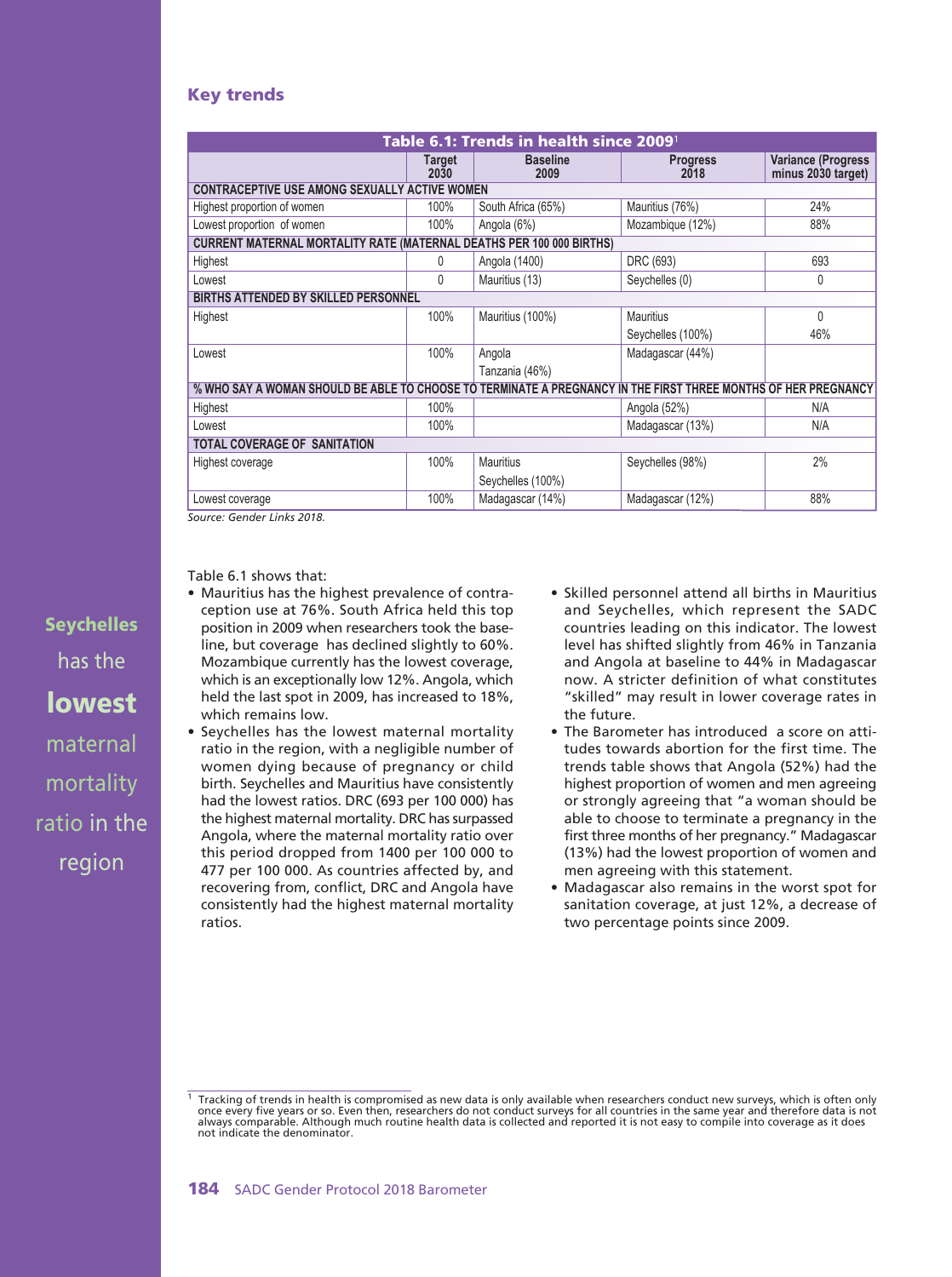| <b>Table 6.2: Health Indicators</b>                       |                                       |                                                                    |                                       |                                       |                                                                                        |                                         |                                                             |                                                                                                                                         |                                                                                                        |                                                                                                                                  |                                       |                                                      |                                                             |                                                                                         |                                                                                       |
|-----------------------------------------------------------|---------------------------------------|--------------------------------------------------------------------|---------------------------------------|---------------------------------------|----------------------------------------------------------------------------------------|-----------------------------------------|-------------------------------------------------------------|-----------------------------------------------------------------------------------------------------------------------------------------|--------------------------------------------------------------------------------------------------------|----------------------------------------------------------------------------------------------------------------------------------|---------------------------------------|------------------------------------------------------|-------------------------------------------------------------|-----------------------------------------------------------------------------------------|---------------------------------------------------------------------------------------|
| Indicator                                                 | <b>Angola</b>                         | <b>Botswana</b>                                                    | DRC                                   | eSwatini                              | Lesotho                                                                                | Madagascar                              | <b>Malawi</b>                                               | Mauritius                                                                                                                               | Mozambique                                                                                             | Namibia                                                                                                                          | Seychelles                            | South Africa                                         | Tanzania                                                    | <b>Zambia</b>                                                                           | Zimbabwe                                                                              |
| % Contraceptive use among<br>sexually active women        | 18                                    | 53                                                                 | 20                                    | 65                                    | 60                                                                                     | 40                                      | 59                                                          | 76                                                                                                                                      | 12                                                                                                     | 56                                                                                                                               | n/a                                   | 60                                                   | 34                                                          | 49                                                                                      | 67                                                                                    |
| Country policy on termination of<br>pregnancy             | Illegal except to save a woman's life | Permitted in first 16 weeks in case of<br>rape, defilement, incest | lllegal except to save a woman's life | Illegal except to save a woman's life | Illegal except to save a woman's life or<br>if the child is in danger of abnormalities | a woman's life<br>llegal except to save | Illegal except when necessary to<br>preserve a woman's life | Illegal except to save a woman's life; if<br>woman is in danger of permanent<br>damage of if the child is in danger of<br>abnormalities | $\frac{6}{5}$<br>Legal up to 12 weeks; if incest up to<br>weeks; if foetal anomalies up to 24<br>weeks | mother, or if the child is in danger of<br>abnormalities, or conception was illegal<br>except if a threat to health of<br>llegal | lllegal except to save a woman's life | Legal and women can choose to<br>terminate pregnancy | Illegal except when necessary to<br>preserve a woman's life | but lack<br>awareness and stigma inhibit access<br>Legal in limited circumstances,<br>đ | lllegal except to save a woman's life;<br>child is at risk or conception was unlawful |
| Maternal mortality ratio<br>(out of 100, 000 live births) | 477                                   | 129                                                                | 693                                   | 389                                   | 487                                                                                    | 353                                     | 634                                                         | 53                                                                                                                                      | 489                                                                                                    | 265                                                                                                                              | (no<br>input)                         | 138                                                  | 398                                                         | 224                                                                                     | 443                                                                                   |
| % Births attended by skilled<br>personnel                 | 50                                    | 99                                                                 | 80                                    | 88                                    | 78                                                                                     | 44                                      | 90                                                          | 100                                                                                                                                     | 54                                                                                                     | 88                                                                                                                               | 99                                    | 94                                                   | 64                                                          | 63                                                                                      | 78                                                                                    |
| % Total coverage of sanitation<br>facilities              | 52                                    | 63                                                                 | 29                                    | 57                                    | 30                                                                                     | 12                                      | 41                                                          | 93                                                                                                                                      | 21                                                                                                     | 34                                                                                                                               | 98                                    | 66                                                   | 16                                                          | 44                                                                                      | 37                                                                                    |
| % Urban coverage                                          | 89                                    | 79                                                                 | 37                                    | 63                                    | 37                                                                                     | 18                                      | 47                                                          | 94                                                                                                                                      | 42                                                                                                     | 54                                                                                                                               | 97                                    | 70                                                   | 31                                                          | 56                                                                                      | 49                                                                                    |
| % Rural coverage                                          | 22                                    | 43                                                                 | 29                                    | 56                                    | 28                                                                                     | 9                                       | 40                                                          | 93                                                                                                                                      | 10                                                                                                     | 17                                                                                                                               | 97                                    | 61                                                   | 8                                                           | 36                                                                                      | 31                                                                                    |

*Source: Gender Links, 2018.*

Table 6.2 goes into further depth of the key indicators linked to sexual and reproductive health and rights in the SADC region in 2018. This includes details of each country's legislative stance on abortion. It also illustrates huge disparities throughout the region in several indicators, including sanitation coverage, which remains inadequate in most countries, especially in rural areas, yet is very good in Seychelles, with almost full coverage in both rural (97%) and urban areas (97%).

### **Background**

The World Health Organisation (WHO) notes that "Healthy women, children and adolescents whose rights are protected are the very heart of sustainable development." The WHO constitution enshrines their inherent right to the highest attainable standard of health, as does international human rights law. WHO notes that when countries uphold this right to health, "their access to all other human

rights is also enhanced, triggering a cascade of transformative change."

Survive, thrive and transform: that is the clarion call of the Global Strategy for Women's, Children's and Adolescents' Health (2016-2030). If leaders uphold rights to health and through health, delivery of the Sustainable Development Goals (SDGs) will indeed leave no one behind.<sup>2</sup>



<sup>2</sup> WHO, 2017. Leading the realization of human rights to health and through health: report of the High-Level Working Group on the<br>Health and Human Rights of Women, Children and Adolescents: Report of the High-Level Workin 16 June, 2017.



"Healthy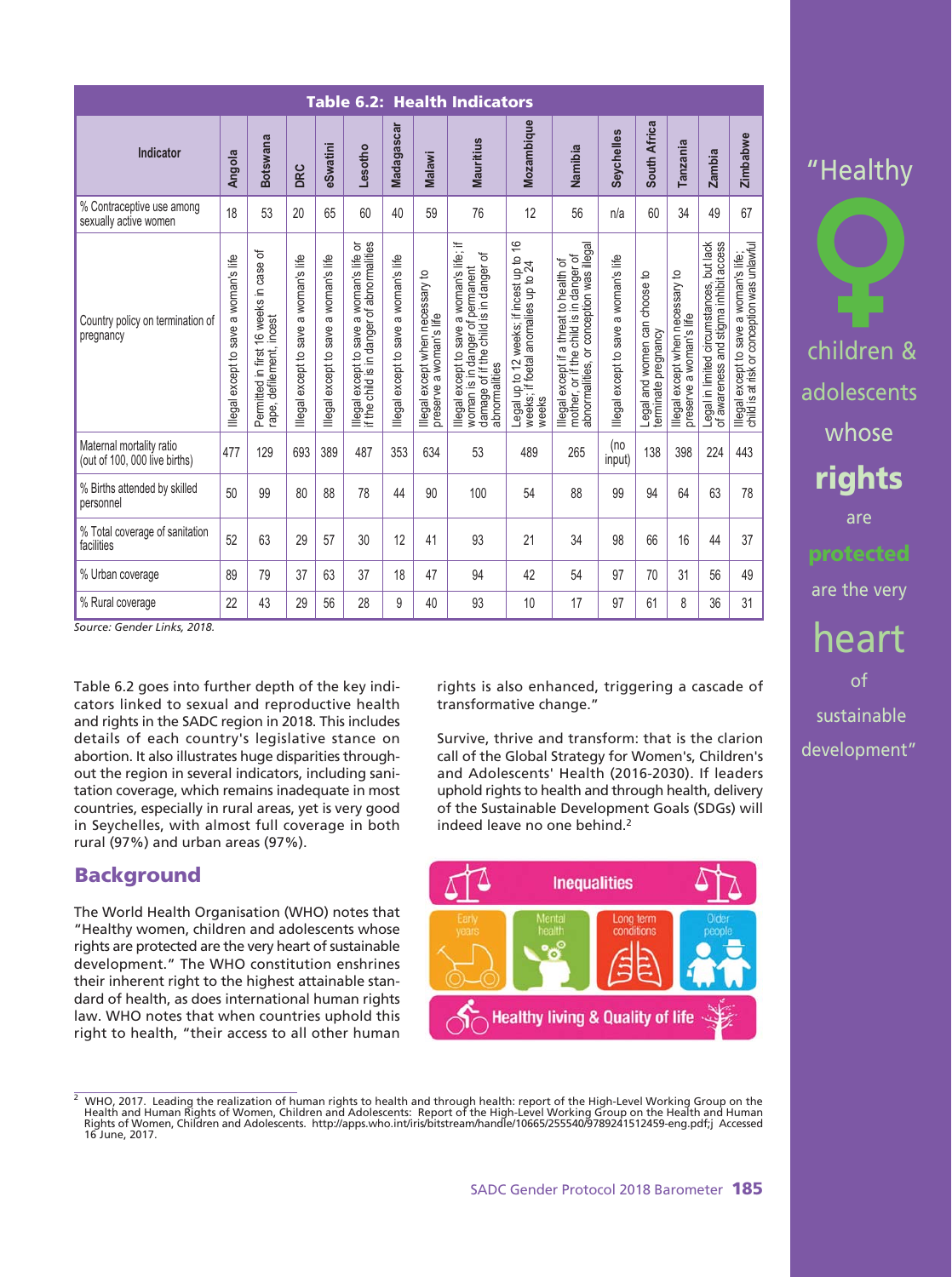## **Maternal Mortality Ratio**



adequate sanitation



**Article 26 (a):** State parties shall, in line with the SADC Protocol on Health and other regional and international commitments by member states on issues relating to health, adopt and implement legislative frameworks, policies, programmes and services to enhance gender sensitive, appropriate and affordable quality health care, in particular, to: a) Eliminate maternal mortality; and

b) Develop and implement policies and programmes to address the mental, sexual and reproductive health needs of women and men in accordance with the Programme of Action of the International Conference on Population and Development (ICPD) and the Beijing Platform for Action.

The Maternal Mortality Ratio (MMR) represents the number of women of child-bearing age who die during pregnancy or within 42 days of termination of pregnancy, irrespective of the duration and site of the pregnancy; from any cause related to or aggravated by the pregnancy or its management (but not from accidental or incidental causes)

per 100 000 live births.3 The MMR represents the risk associated with each pregnancy and birth and reflects the ability of a country's healthcare system to provide safe care during pregnancy and childbirth. A live birth refers to any baby that is born and shows signs of life outside of the womb.



*Source: https://www.africanhealthstats.org, accessed 14 June 2018, and Gender Links 2009.*

Maternal mortality represents one of the sharpest indicators of inequality. Thus, while maternal mortality in the developed world stands at only 12 per 100 000 live births,4 Figure 6.1 indicates that the rate in SADC varied from a high of 693 per 100 000 live births in DRC to a low of zero in Seychelles. It also shows progress in reducing the MMR in SADC member states from 2009 when Gender Links

launched the first Barometer, to 2018. Angola had the greatest reduction (1400 to 477) followed by DRC (1100 to 693): both post-conflict countries with remarkably high levels in 2009. Both have also had lower HIV and AIDS prevalence compared to other SADC countries. High mortality related to HIV and AIDS has contributed to much slower rates of MMR reduction in much of SADC. Thus, maternal

<sup>&</sup>lt;sup>3</sup> MMR definition.<br><sup>4</sup> http://www.who.int/news-room/fact-sheets/detail/maternal-mortality accessed June 17, 2018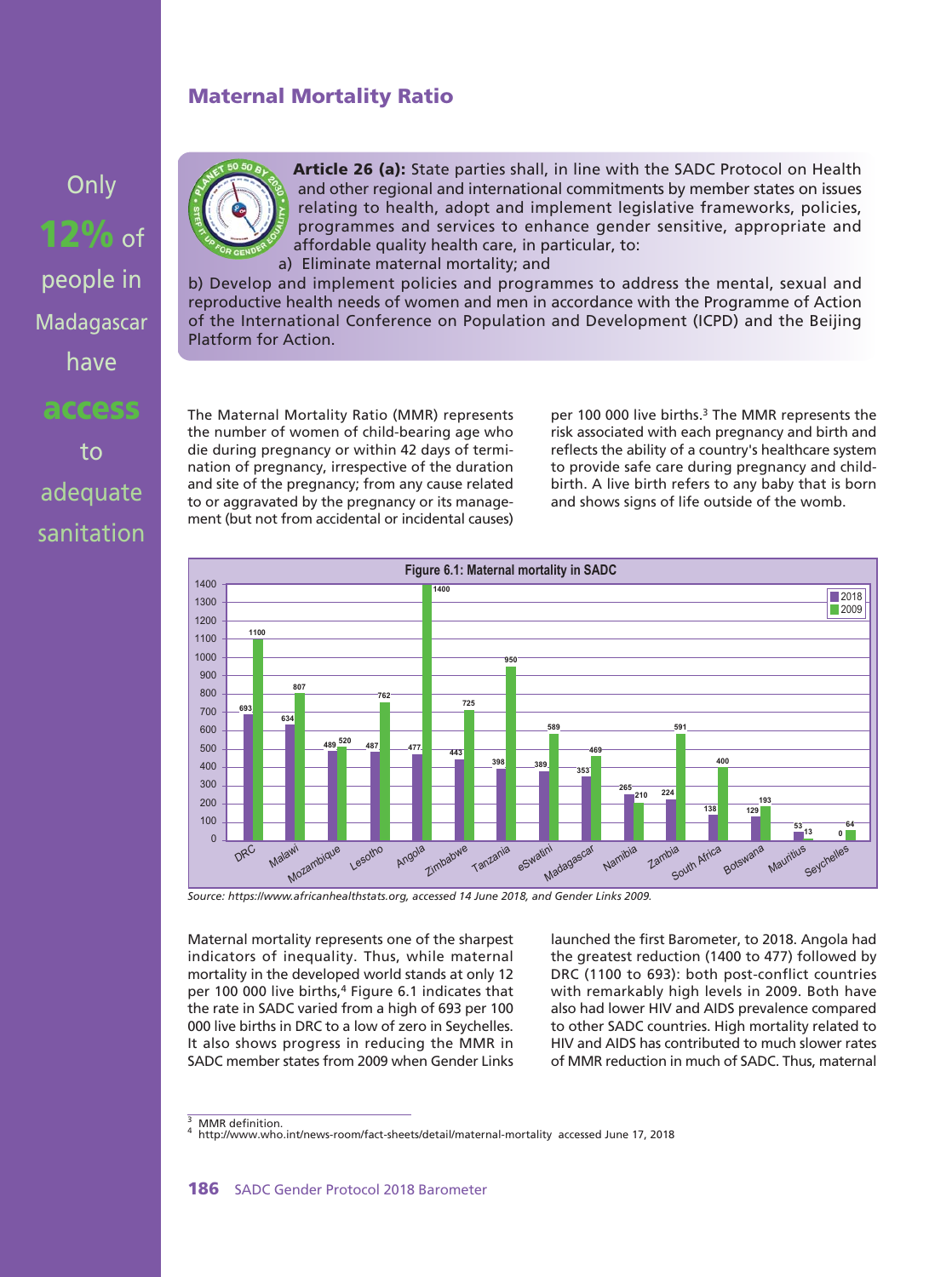mortality increased slightly in Namibia (from 210 to 265), remained at almost the same level in Mozambique (520 to 489) and decreased very slowly in Botswana (193 to 129) and eSwatini (589 to 389).

Countries also have internal inequalities between younger and older women, rural and urban, poorer and wealthier. Achieving the SADC Protocol goal of eliminating maternal mortality will require commitment from families, local authorities, national governments and development partners.

#### *Countdown to 2030*



Mothers breastfeed their babies at a clinic in Mbare, a suburb of Harare. Zimbabwe's capital city. Harare, Zimbabwe's capital city. *Photo: Tapiwa Zvaraya*

The international community has established a multi-institutional body, Countdown to 2030, to track progress in implementation of Every Woman Every Child Global Strategy for Women's, Children's and Adolescents' Health (2016-2030). It tackles questions on improved achievement of reproductive, maternal, newborn, child and adolescent health. Countdown 2030 focuses on 81 countries that account for only 47% of the total global population and 64% of births but 90% of child deaths and 95% of maternal deaths:5

- Fifty-three countries with an under-five mortality rate or MMR higher than the SDG target fall among the countries that account for 95% of all under-five or maternal deaths. SADC members states included in this group include Angola, DRC, Madagascar, Malawi, Mozambique, South Africa, Tanzania, Zambia and Zimbabwe.
- The remaining 23 have an under-five mortality rate or MMR higher than the SDG but do not sit among the countries that account for 95% of all under-five or maternal deaths. These countries typically have small total populations and include

SADC member states Botswana, eSwatini, Lesotho and Namibia.

Because they have comparatively low under-five mortality rates and MMR, Countdown does not include Mauritius and Seychelles.

Countdown has developed a composite coverage index, which includes a set of indicators across the continuum of maternal and child care. Researchers calculated this index for those countries with available data. SADC member states exist in both the ten countries with the lowest coverage - Nepal, Afghanistan, Niger, **DRC, Angola,** Mali, Yemen, Guinea, Nigeria and Chad - as well as the ten countries with the highest coverage levels across the continuum of care: Turkmenistan, Dominican Republic, **eSwatini, Malawi, Namibia,** Algeria, Kyrgyzstan, **Lesotho,** Indonesia and **Zimbabwe**.

WHO estimated the major causes of maternal mortality in sub-Saharan Africa in 2013:

| • Indirect (other conditions such |     |
|-----------------------------------|-----|
| as Malaria, HIV and AIDS, etc.)   | 29% |
| • Haemorrhage or severe bleeding  |     |
| (usually after delivery)          | 25% |
| • Hypertension during pregnancy   | 16% |
| • Sepsis because of infections    |     |
| (usually after delivery)          | 10% |
| • Unsafe abortion                 | 10% |
|                                   |     |

The Countdown report draws attention not only to access to services such as antenatal care, but to the quality of care that women can access. For instance, the range of interventions that is available for antenatal care (ANC) should include: tetanus immunisation; syphilis screening and treatment; HIV testing and access to anti-retroviral treatment (ART); intermittent therapy for malaria; hypertension screening and management; and iron supplementation. Many ANC services do not include this full range.

#### **Access to health services**

Most maternal mortality is preventable with access to good prenatal, delivery and post-natal care. This includes at least four ANC visits, with the first in the first trimester of pregnancy; deliveries in health facilities, attended by skilled health personnel; special support for younger and older mothers; adequate spacing between pregnancies; safe abortion and post-abortion services; and prevention and management of malaria and HIV and AIDS.

**Maternal mortality** is a telling indicator of **inequality** 

<sup>5</sup> United Nations Children's Fund (UNICEF) and the World Health Organization (WHO), 2017. Tracking Progress towards Universal Coverage for Reproductive, Newborn and Child Health: The 2017 Report. Washington, DC: https://data.unicef.org/wpcontent/uploads/2018/01/Countdown-2030.pdf Accessed 17 June, 2018.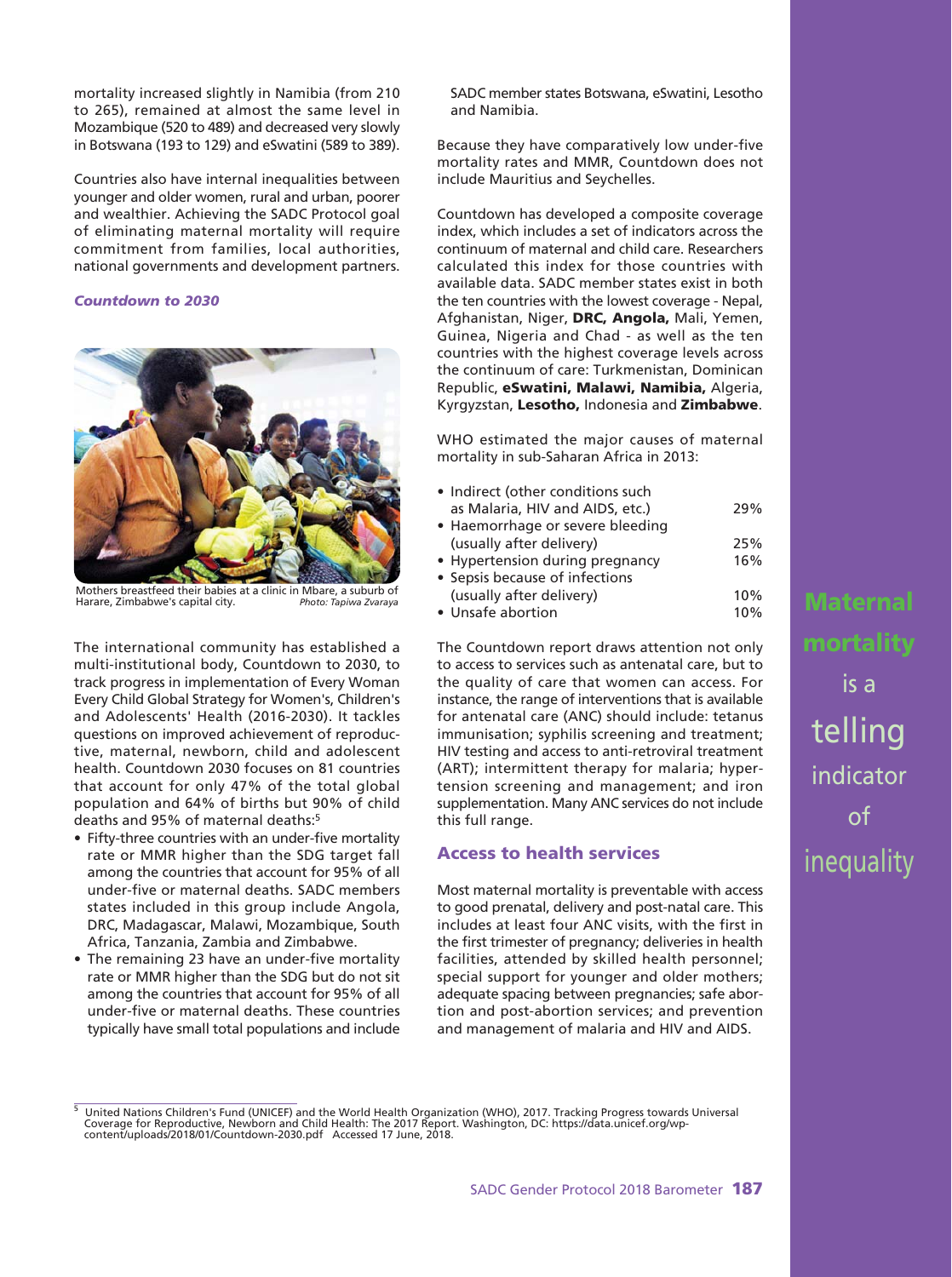| Table 6.3: Antenatal care for mothers in SADC |                    |                   |              |                        |                                                    |     |     |     |     |  |  |
|-----------------------------------------------|--------------------|-------------------|--------------|------------------------|----------------------------------------------------|-----|-----|-----|-----|--|--|
|                                               | ANC (%)            |                   |              | Place of residence (%) | Household wealth quintile<br>(% with ANC coverage) |     |     |     |     |  |  |
| Country                                       | At least one visit | At least 4 visits | <b>Urban</b> | <b>Rural</b>           | 1st                                                | 2nd | 3rd | 4th | 5th |  |  |
|                                               | 2010-2015          |                   |              |                        |                                                    |     |     |     |     |  |  |
| Angola                                        | 82                 | 61                | 74           | 39                     | 34                                                 | 45  | 64  | 82  | 88  |  |  |
| <b>Botswana</b>                               | 94                 | 73                | 76           | 70                     |                                                    |     |     |     |     |  |  |
| <b>DRC</b>                                    | 88                 | 48                | 61           | 42                     | 38                                                 | 41  | 45  | 49  | 64  |  |  |
| eSwatini                                      | 99                 | 76                | 82           | 74                     | 74                                                 | 71  | 70  | 83  | 85  |  |  |
| Lesotho                                       | 95                 | 74                |              | 72                     | 67                                                 | 69  | 71  | 77  | 89  |  |  |
| Madagascar                                    | 82                 | 51                | 75           | 47                     |                                                    |     |     |     |     |  |  |
| Malawi                                        | 95                 | 51                | 59           | 49                     | 48                                                 | 49  | 49  | 50  | 60  |  |  |
| <b>Mauritius</b>                              | ٠                  | $\blacksquare$    |              |                        |                                                    |     |     |     |     |  |  |
| Mozambique                                    | 91                 | 51                | 60           | 47                     | 37                                                 | 42  | 50  | 54  | 64  |  |  |
| Namibia                                       | 97                 | 63                | 64           | 61                     | 60                                                 | 54  | 59  | 65  | 78  |  |  |
| Seychelles                                    | ٠                  | $\blacksquare$    |              |                        |                                                    |     |     |     |     |  |  |
| South Africa                                  | 94                 | 76                | 73           | 80                     | 70                                                 | 75  | 78  | 77  | 80  |  |  |
| Tanzania                                      | 91                 | 51                | 64           | 45                     |                                                    |     |     |     |     |  |  |
| Zambia                                        | 96                 | 56                | 56           | 55                     | 48                                                 | 53  | 53  | 51  | 65  |  |  |
| Zimbabwe                                      | 98                 | 76                | 77           | 75                     |                                                    |     |     |     |     |  |  |

*Derived from Antenatal care coverage: at least one visit - Percentage and Antenatal care coverage: at least four visits - Percentage. https://data.unicef.org/topic/maternal-health/antenatal-care/ Last accessed 20 June 2018.*



**W I D E** between urban and rural antenatal **care**

Nurses at work at Mamohato Memorial Hospital in Maseru, Lesotho. *Photo: Lesotho Times*

Access to ANC is an important contributor to reduction in maternal mortality. Table 6.3 summarises the most recent data, showing that coverage of at least one ANC visit is high across the region, with the lowest levels at 82% in Angola and Madagascar and high levels up to 99% in eSwatini and 98% in Zimbabwe. However, coverage of the recommended four visits is much lower, as low as 48% in DRC and 51% in Madagascar, Malawi, Mozambique and Tanzania. Research shows the highest levels, at 76%, in South Africa, eSwatini and Zimbabwe.

Table 6.3 also highlights wide disparities between urban and rural ANC coverage in some countries. This includes Angola (74% urban compared to 39% rural) and Madagascar (75% urban compared to 47% rural), with much narrower differentials in countries such as Namibia, where the difference is 64% urban and 61% rural, and Zimbabwe at 77% urban and 75% rural. South Africa is unusual in having higher coverage in rural areas than urban, reflecting good rural coverage and poor health services in some urban areas, especially informal settlements. Table 6.3 also illustrates differentials according to wealth quintile, which separates households into five quintiles (lowest income through to highest income) to compare the influence of wealth on various population, health and nutrition indicators. The most pronounced differential is in Angola, with narrower differences in other countries, including South Africa and eSwatini.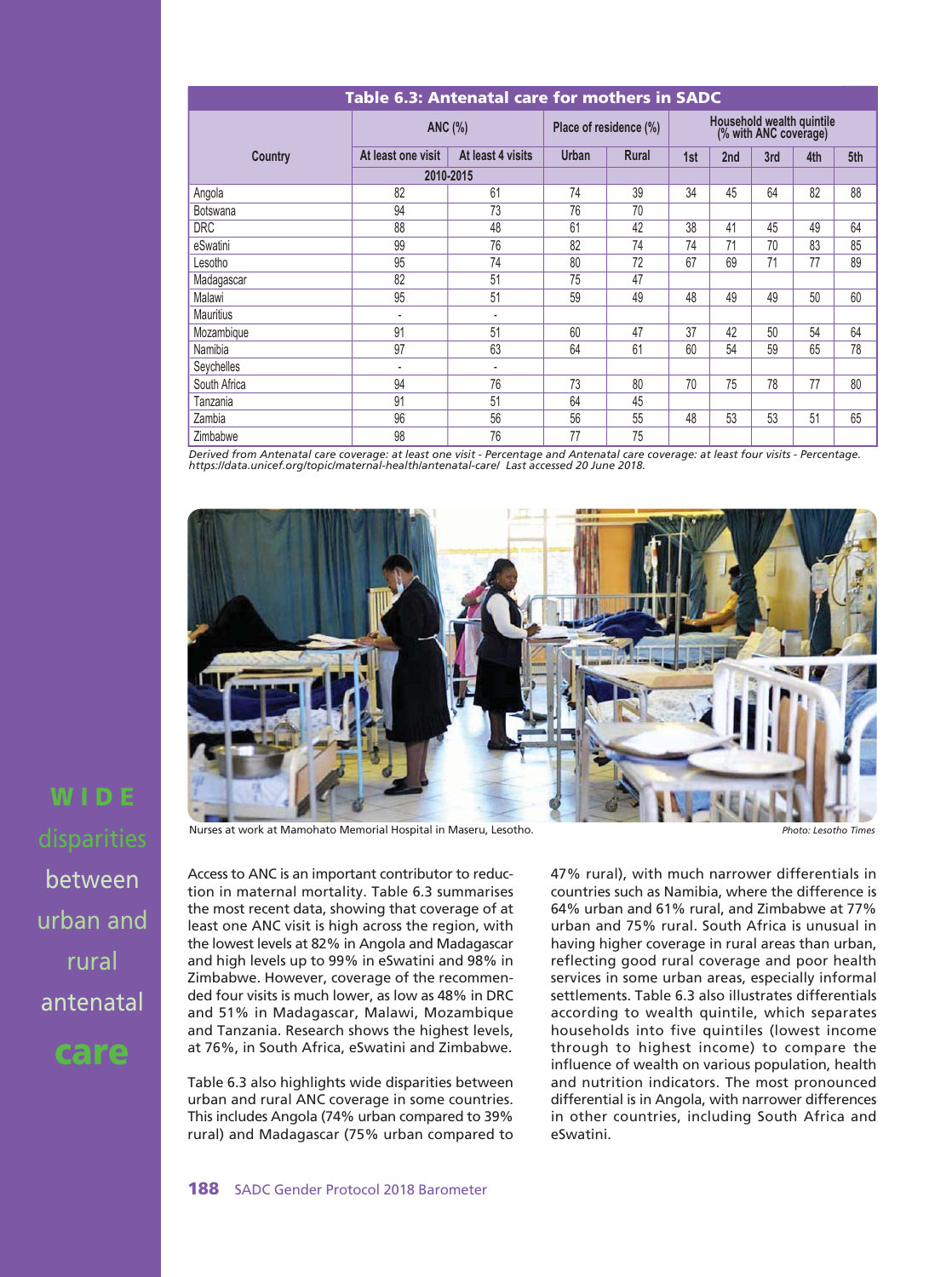| Table 6.4: Post-natal care coverage for mothers in SADC |      |              |       |               |                                                     |              |    |    |    |  |  |
|---------------------------------------------------------|------|--------------|-------|---------------|-----------------------------------------------------|--------------|----|----|----|--|--|
| Country                                                 | Year | National (%) |       | Residence (%) | Household wealth quintiles<br>(% with PNC coverage) |              |    |    |    |  |  |
|                                                         |      |              | Urban | <b>Rural</b>  |                                                     | $\mathbf{2}$ | 3  | 4  | 5  |  |  |
| Angola                                                  | 2016 | 23           | 31    | 12            | 9                                                   | 13           | 27 | 36 | 41 |  |  |
| <b>DRC</b>                                              | 2014 | 44           | 57    | 38            | 35                                                  | 36           | 42 | 48 | 63 |  |  |
| eSwatini                                                | 2014 | 88           | 94    | 85            | 82                                                  | 86           | 85 | 95 | 92 |  |  |
| Lesotho                                                 | 2014 | 62           | 70    | 59            | 46                                                  | 54           | 68 | 68 | 80 |  |  |
| Malawi                                                  | 2016 | 42           | 52    | 41            | 39                                                  | 39           | 42 | 47 | 48 |  |  |
| Namibia                                                 | 2013 | 69           | 69    | 69            | 61                                                  | 74           | 73 | 69 | 66 |  |  |
| South Africa                                            | 2016 | 84           | 85    | 81            | 81                                                  | 80           | 87 | 85 | 87 |  |  |
| Tanzania                                                | 2016 | 34           | 48    | 29            | 22                                                  | 29           | 32 | 41 | 54 |  |  |
| Zambia                                                  | 2014 | 63           | 81    | 54            | 47                                                  | 55           | 65 | 78 | 84 |  |  |
| Zimbabwe                                                | 2015 | 57           | 67    | 53            | 47                                                  | 52           | 56 | 64 | 69 |  |  |

*Source: https://data.unicef.org/topic/maternal-health/ Post-natal check-up for mothers/ Last accessed 20 June, 2018.*

Table 6.4 presents the most recent available data on post-natal care (PNC) for mothers, which is also a principal factor in maternal wellbeing because several conditions, such as sepsis, can result in maternal deaths after delivery. Coverage of PNC is lower than that of ANC, with the widest differential being in Angola (61% for four ANC visits compared to 23% for PNC). However, other countries such as South Africa, eSwatini, Namibia and Zambia have higher coverage of PNC than four ANC visits. The region has general differentials of access between urban and rural areas and across wealth quintiles. Only Namibia has the same level of access for urban and rural, but this is a relatively low 69%. eSwatini has the highest coverage at 88% overall.

#### **Access to skilled health professionals**

Access to skilled health professionals - such as doctors, nurses or midwives - who have access to transport for an emergency referral is a critical factor in reducing maternal mortality. Many conditions that result in maternal mortality can be managed or mitigated with timely medical assistance.



*Source: UNICEF/WHO joint database on skilled attendance at birth https://data.unicef.org/topic/maternal-health/delivery-care/ accessed 16 June 2018 and Gender Links 2009.*

*Presence of skilled health professionals varies significantly:* Figure 6.2 shows the percentage of births attended by skilled personnel in the region, comparing 2009 and 2018. It varies from a low of 44% in 2018 in Madagascar to a high of 100% in Mauritius. Five countries have more than 90% of births attended by a skilled health professional (Mauritius, Seychelles Botswana, South Africa and Malawi) while only two still have 50% or fewer. Figure 6.2 also shows the progress countries have made in the decade since the Barometer has been tracking this indicator. This is marked for countries such as Malawi where the increase has been from 54 to 90%, Lesotho from 55 to 78% and slower for those which had high levels already in 2008 (Mauritius, Seychelles, Botswana and South Africa) or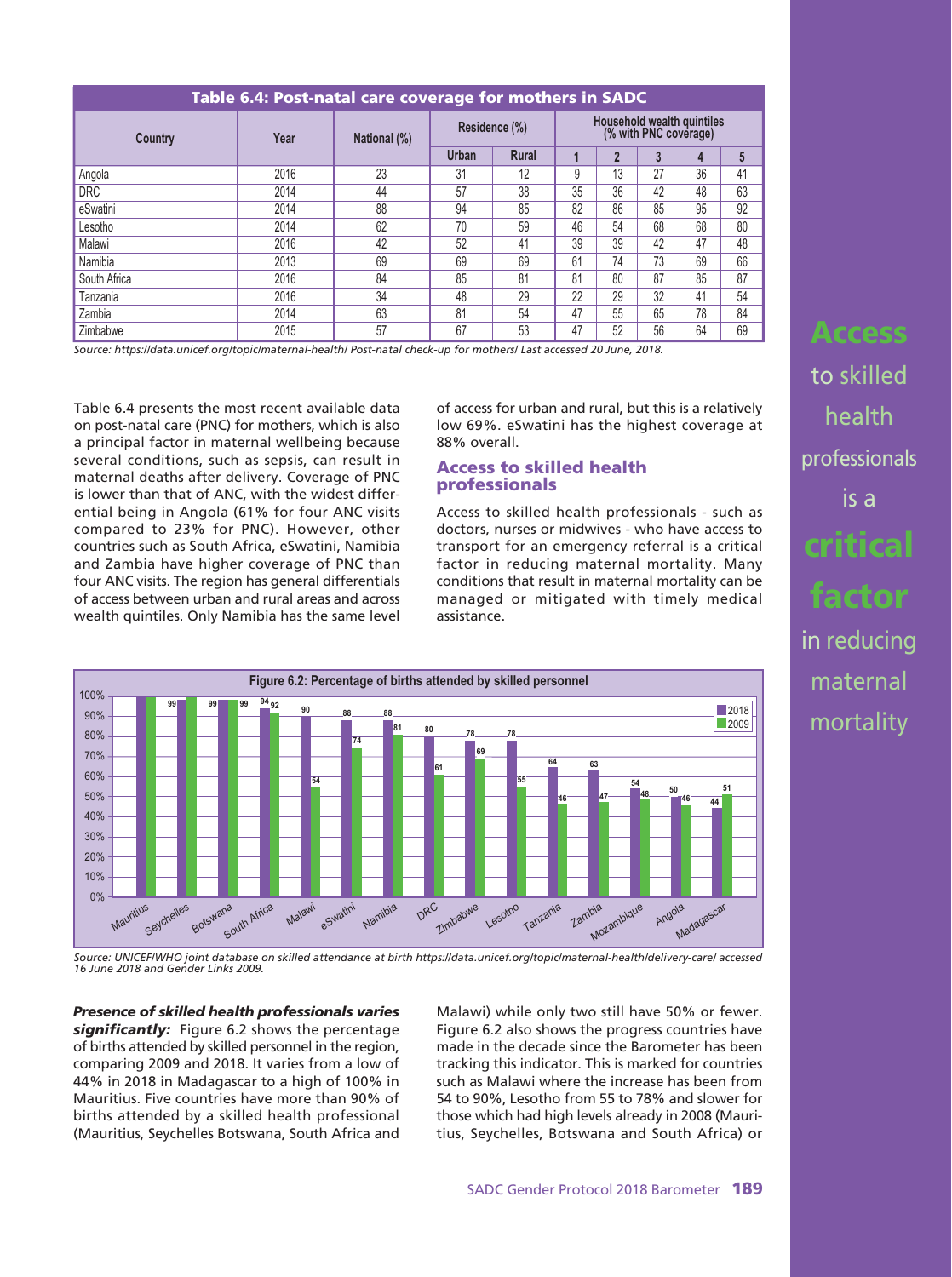countries have more than **90%** births attended

**5**

by a

**skilled** health

professional

which were very low, such as Mozambique and Angola. Only one country, Madagascar, regressed, dropping from 51% of births attended by a skilled person to 44%. Overall, progress occurs thanks to political will and partnerships.

Throughout the MDG era, stakeholders paid attention to increasing the number of deliveries attended by a skilled health professional who could handle normal deliveries safely and recognise and refer complicated cases for emergency care. However, as increased coverage has not translated to marked reductions in maternal mortality, WHO, UNICEF and others convened a task force of experts to review the definition of skilled birth attendance. The revised definition is:

*"Skilled health personnel, are competent maternal and newborn health (MNH) professionals educated, trained and regulated to national and international standards. They are competent to:*

- *(i) Provide and promote evidence-based, humanrights based, quality, socioculturally sensitive and dignified care to women and newborns;*
- *(ii) Facilitate physiological processes during labour and delivery to ensure a clean and positive childbirth experience; and*

*(iii)Identify and manage or refer women and/or newborns with complications.*

# **Sexual and reproductive health and rights**



**Article 26 (b):** State parties shall develop and implement policies and programmes to address the mental, sexual and reproductive health needs of women and men in accordance with the Programme of Action of the ICPD and the Beijing Platform for Action.



*Photo: Boaki Fofana, All Africa.com*

Stakeholders first adopted the programme of action at the ground-breaking International Conference on Population and Development (ICPD) in 1994. It moved the globe from a focus on family planning to reproductive and sexual health for women and men, girls and boys. The programme asserts that everyone counts, and that development policy must improve individual lives and address inequalities. In 2014, the UN General Assembly extended the programme of action indefinitely.



Rusape Town Council members during a field visit in the council<br>in north-eastern Zimbabwe.<br>*Photo: Tapiwa Zyaraya* in north-eastern Zimbabwe. *Photo: Tapiwa Zvaraya*

*In addition, as part of an integrated team of MNH professionals (including midwives, nurses, obstetricians, paediatricians and anaesthetists), they perform all signal functions of emergency maternal and newborn care to optimise the health and wellbeing of women and newborns.*

*Within an enabling environment, midwives trained to International Confederation of Midwives (ICM) standards can provide nearly all of the essential care needed for women and newborns. (In different countries, these competencies are held by professionals with varying occupational titles.)"*<sup>6</sup>

The new definition will bring greater focus to the issue of competence and motivation of health personnel, as well as support for health personnel to perform their life saving work.

<sup>6</sup> WHO. 2018. Definition of skilled health personnel providing care during childbirth: the 2018 joint statement by WHO, UNFPA, UNICEF, ICM, ICN, FIGO and IPA.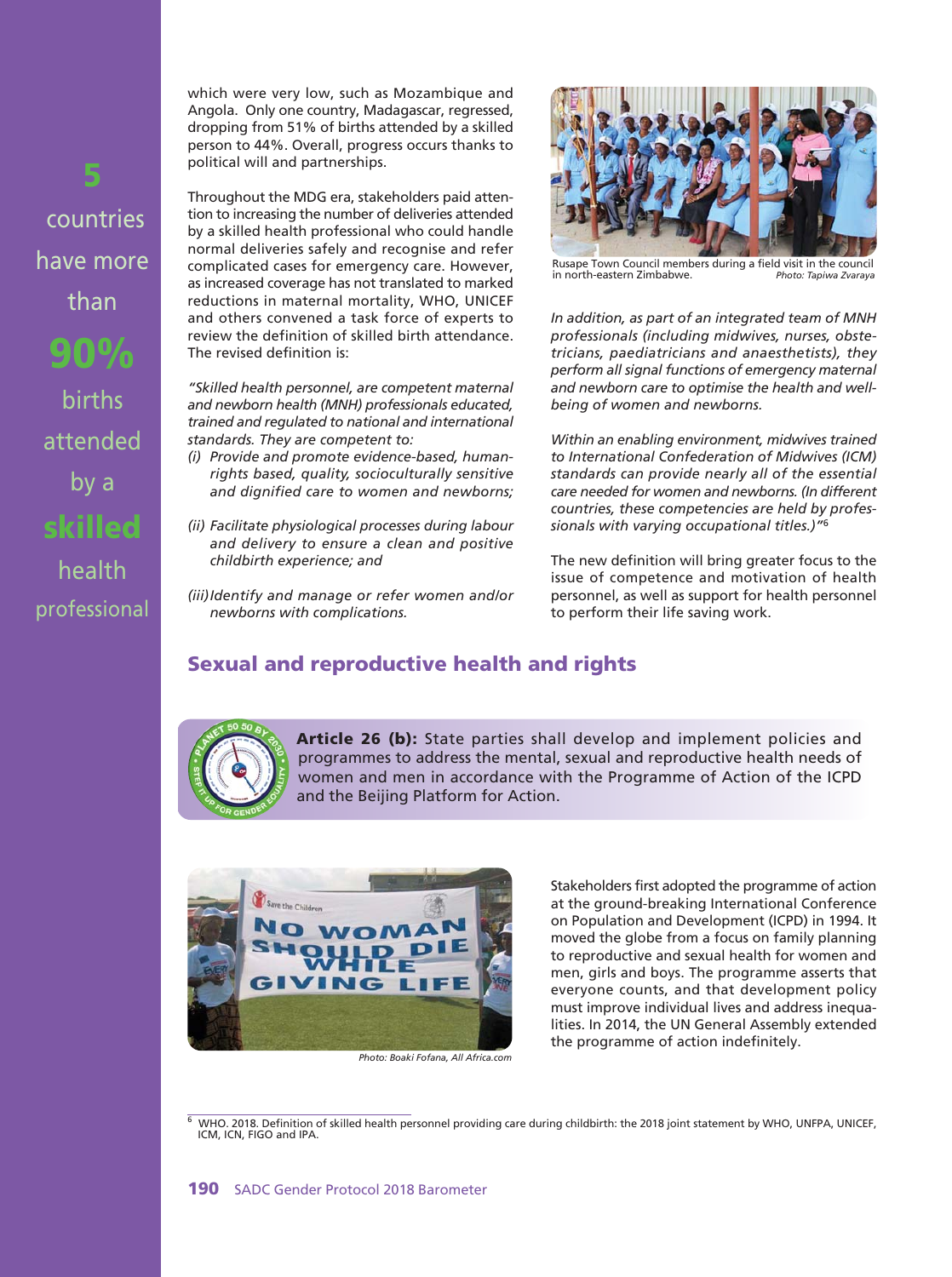#### **Defining SRHR**



"A state of physical, emotional, mental, and social well-being related to sexuality. It is not merely the absence of disease, dysfunction or infirmity. Sexual health requires a positive and respectful approach to sexuality and sexual relationships, as well as the possibility of having pleasurable and safe sexual experiences, free of coercion, discrimination and violence.

For sexual health to be attained and maintained the sexual rights of all persons must be respected, protected and fulfilled."7

In line with the above WHO definition, reproductive healthcare is "the constellation of methods, techniques and services that contribute to reproductive health and well-being by preventing and solving reproductive health problems. It also includes sexual health, the purpose of which is the enhancement of life and personal relations, and not merely counselling and care related to reproductive and sexually transmitted disease."

*Source: International Conference Population and Development report, para 7.2*

#### *SheDecides*

Lilianne Ploumen, the Dutch minister for foreign trade and development cooperation, launched the SheDecides movement on 24 January 2017, a day after US President Donald Trump reinstated a rule blocking any US government funding to organisations that give women access to, or information about, safe abortion. Thirty-six champions lead the SheDecides movement - women and men, government ministers from developing and developed nations, activists from around the world - which urges all to "Stand up, speak out, change the rules and unlock resources" which can support education and information for girls and women about their bodies and their options, contraceptive methods and safe abortion.



Activists marked the first SheDecides day on 2 March 2018, with events in 19 countries around the world. Youth representatives from Ethiopia, Kenya, Malawi, Mozambique, Namibia, Rwanda, Tanzania, Uganda, Zambia and Zimbabwe attended the main event in South Africa. Concrete actions taken at the event included launching the Uganda and Tanzania SheDecides movements and a call from South African Health Minister Aaron Motsoaledi to SADC health ministers to adopt the SheDecides scorecard at their ministers' meeting in November.

#### *Ten SADC countries have sexual and reproductive health policies:*

- eSwatini National Policy on Sexual and Reproductive Health, 2013;
- Lesotho National Reproductive Health policy,  $2008$
- Madagascar Reproductive Health and Family Planning Law, 2017;
- Malawi National Reproductive Health and Rights Policy, 2009;
- Mauritius National Sexual and Reproductive Health Policy, 2007;
- Mozambique National Sexual and Reproductive Health Policy, 2011;
- Namibia National Policy for Reproductive Health, 2001;
- Seychelles Reproductive Health Policy for Seychelles, 2012;
- South Africa Sexual and Reproductive Health and Rights: Fulfilling our Commitments 2011- 2021 and "National Adolescent Sexual and Reproductive Health and Rights Framework Strategy"; and
- Zambia National Reproductive Health Policy, 2008.

Others have guidelines, such as:

- Botswana policy guidelines and service standards for sexual and reproductive health, 2015; and
- Tanzania SRHR guidelines and National Adolescent Reproductive Health Strategy, 2011 - 15.

# **Activists**

marked the

**1st** #SheDecides day on **2 March 2018**

 $\frac{1}{7}$  World Health Organisation (2002). The world health report 2002 Reducing risks, promoting healthy life, World Health Organisation.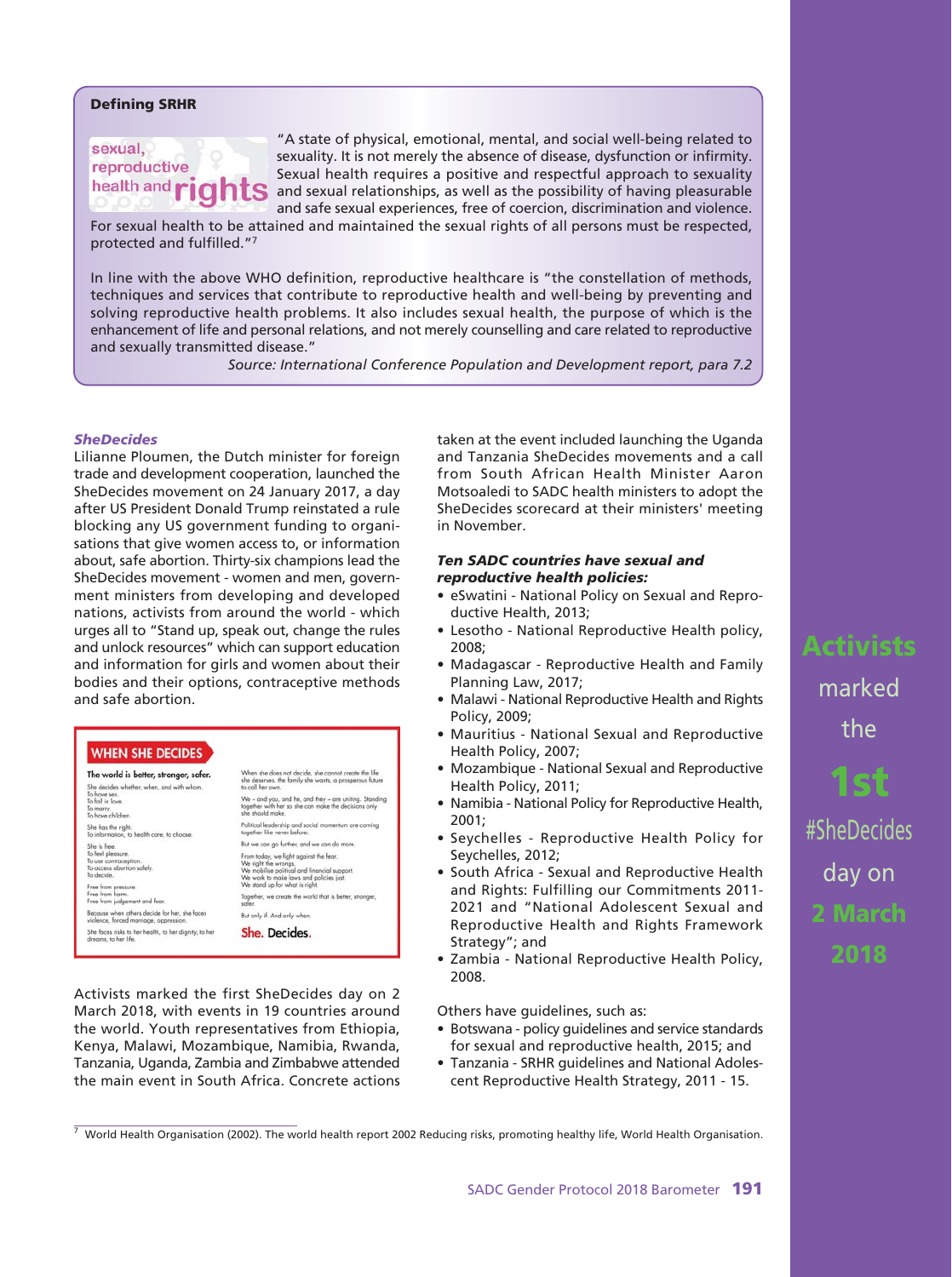#### **Local council in eSwatini provides SRHR education to younger adolescents, sex workers and adults**

Even though eSwatini passed a National Policy on Sexual and Reproductive Health in 2013, access to SRH services in the country remains patchy. For this reason, the Pigg's Peak Council, in the north-west of the country, launched a programme to provide access to reproductive health services. It specialises in health education programmes for pregnant women and their partners, adolescents, sex workers and adults. It also provides capacity building and support for Council staff.

The Council works to meet the needs of adolescents in the community in a positive and responsible way. Initiatives include school retention and education programmes; sexuality education and life-skills training; health care training; and sensitisation on legal issues, such as age of consent and minimum age for marriage. Previously in the community, older adolescents, aged 15-19 years, traditionally received the lion's share of attention, while stakeholders have typically neglected the special needs and concerns of younger adolescents, those aged 10-14 years - some of whom are already sexually active.

Systematic data about the lives of young adolescents in developing countries remains scarce. Although researchers often collect data about school attendance and economic activities of 10-14-year-olds, they tend to only ask questions about sexual activity, condom and contraceptive use and knowledge of HIV and AIDS of respondents aged 15-19 years and older.

To serve younger adolescents, the Council partnered with Save The Children to provide sexual and reproductive information in a sensitive and age appropriate way. This includes through dialogues and discussions in communities. The programme also provides sex education to sex workers and adults to help them make healthy and informed sexual choices. It focuses on various themes, which include: combating HIV and AIDS infection in key populations such as sex workers, injecting drug users and men who have sex with men; SRHR and young people; and SRHR and young people in fragile states in Africa. This includes combating sexual violence against girls in conflict areas; female genital mutilation; teenage pregnancy; child marriage; and child prostitution.

So far, the project has served more than 600 people in the community. Bethulsile Mncina, one of the peer educators in the Council's youth department, noted "Each one of us can make a difference, and together we make change."

The Council has involved both women and men in the programme, pairing senior-level male staff with women to help build women's skills and prepare them to rise through the Council ranks. By making a conscientious effort to remove gender disparities and equalise the work environment, the Council's men



Community members learn about SRHR during a 2018 training<br>Workshop in Pigg's Peak.<br>Photo courtesy of Linda Chissan Photo courtesy of Linda Chissano

and women have increased support to each other, ensuring the entire organisation ends up better off as a result. "Many movies have strong female leads: brave, self-sufficient girls that don't think twice about fighting for what they believe with all their heart," said Sipho Shongwe, a former counsellor in the community. "They'll need a friend, or a supporter, but never a saviour. Any woman is just as capable of being a hero as any man."

*Source: Protocol@Work Summit, 2018*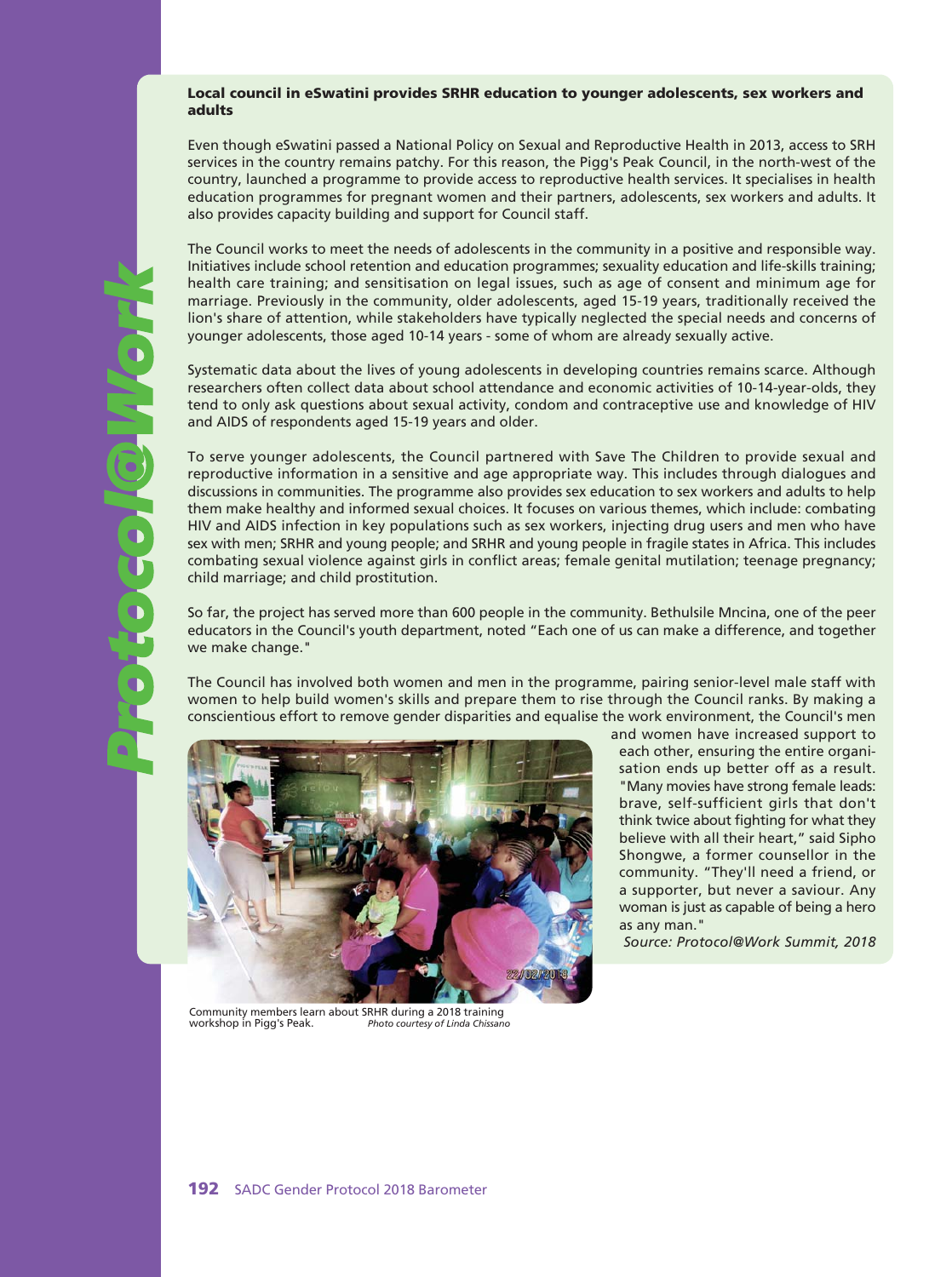

In December 2017, **Madagascar** passed the Reproductive Health and Family Planning Law after many years of advocacy to revoke colonial

policy that prohibited promotion of contraception. The law recognises reproductive health and family planning as basic human rights for all, irrespective of age. It defines "counselling and family planning services for sexually active teens, married or unmarried" as one of the necessary reproductive health services. The law also provides for family planning education and outreach, communitybased distribution of services, improved family planning technical capacity in health facilities, and availability of commodities, including emergency contraception."8



Girls at Mbizo High School, in Kwekwe, Zimbabwe in 2017 carry a petition against child prostitution. *Photo courtesy of Suzanne Hazel Madamombe*

#### *Adolescent SRHR*

There is growing realisation that provision of sexual and reproductive health must begin in adolescence with a continuum of care.

#### **Kwekwe City Council youth centres provide information to youth about SRHR**

Gold mining areas that have attracted large numbers of informal miners surround the city of Kwekwe in central Zimbabwe. This commercial activity has led to an increasing number of children engaging in sex work. Girls from the peri urban and rural areas migrate to Kwekwe to take part in the trade. Other SRHR issues for adolescents in Kwekwe include:

- SRHR for adolescents living with HIV and AIDS: 730 adolescents live with HIV and AIDS, most of whom contracted HIV from mother to child transmission and are now in a sexually active age group.
- Risk of HIV infection for underprivileged girls who older men lure into sexual relationships.
- Boys' belief that they should be the dominant partner in a relationship with a girl, which can lead to sexual abuse.
- Use of technology for emotional abuse e.g. one girl committed suicide when a former partner posted a video of the couple engaging in sexual activity on social media.

The Kwekwe City Council has collaborated with NGOs such as Plan, Africaid and JF Kapnec Trust, as well as government ministries, to establish youth centres in clinics. At these clinics, adolescents meet with health staff to discuss SRHR and get access to SRH and HIV and AIDS services. The Zimbabwe National Family Planning Council (ZNFPC) also played a role by helping refurbish the youth centres. Additionally, the City Council contributed \$5000 to support the project as well as \$20 000 of in kind support.

The project aims to improve SRH decision-making skills for adolescent girls and boys and provide a space for them to discuss difficult issues such as rights to legal abortion and HIV testing; child sex work; sexual abuse; and gender-based violence (GBV). The project works with both girls and boys and has a focus on molding responsible men who will not abuse wome, who stand up against GBV and who will always practice safe sex. The youth centres also offer positive recreation for youth.

At the centres, NGOs and government ministries give workshops for the youth. The Ministry of Women's Affairs, for instance, has trained youth on entrepreneurial skills. NGOs have also conducted workshops for policymakers and the community on the SRH needs and rights of adolescents. The leadership of the centres created an adolescent SRH committee to oversee, implement and monitor the activities under the programme. So far, 1640 adolescents have benefitted directly and indirectly from the programme.

Before the programme, local adolescents living with HIV used to miss school to queue monthly for their medication. After some advocacy around the issue, the adolescents now receive enough medicine for a whole term. Stakeholders at the centres continue to advocate on other issues such as legalisation of termination of unwanted pregnancy and testing of children in schools.

One adolescent male in the programme instigated the Stop Child Prostitution campaign, noting that "Men are taking advantage of our sisters. The young girls in poverty end up doing sugar daddies and they get pregnant and die of HIV. It's now time to say 'No' to these sugar daddies."

*Protocol@Work*

<sup>8</sup> https://medium.com/@FP2020Global\_20685/madagascar-enacts-historic-family-planning-law-8ac7ab62e0ad. Accessed 20 June 2018.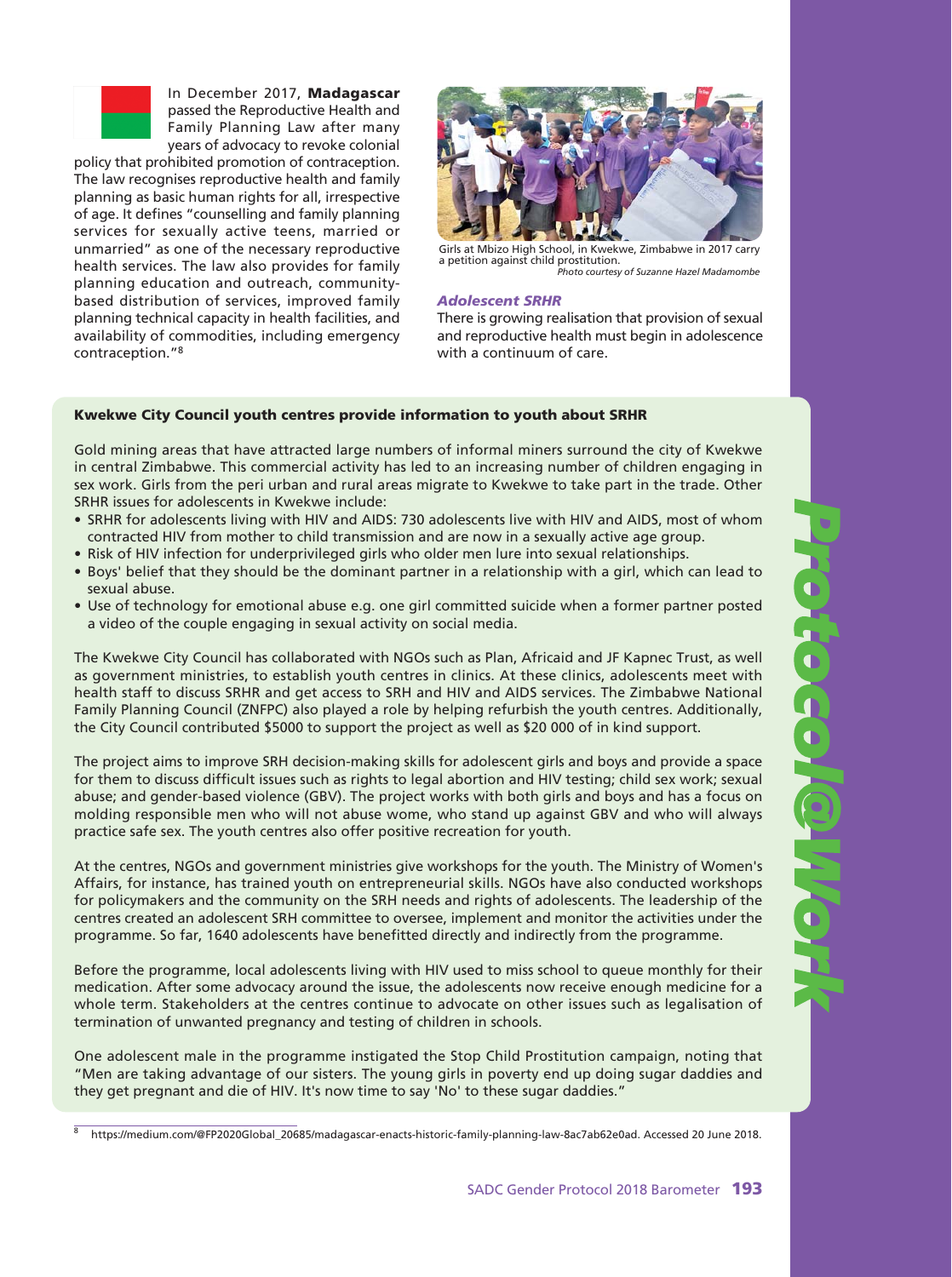One of the young women beneficiaries said: "I am a young girl whose parents have not been formally employed. I suffered sexual abuse at a young age and I was looked after by my grandmother. I got into child prostitution at 12 years after realisation that I had no hope in this life. My turning point happened when I contracted an STI and I got treatment at Al Davies Clinic and I got introduced to the adolescent SRHR programme. Since I started participating in the programme, I managed to get information that has given me hope. I am now out of prostitution."

In many places, communities cast out children involved in prostitution because they believe they are evil or did not listen to their parents. No one cares for these children. However, the community engagement provided by this project has helped shift attitudes. One woman assisted a girl after she noticed that the girl was walking strangely. The woman befriended the girl, who confided in her that she had contracted an STI but worried about seeking medical assistance. The woman took the girl to the clinic, where health professionals treated her.

In the past, the community had also held a negative attitude towards those who attended the youth centres, with many worrying the programme encouraged children to have sex. After a programme review, stakeholders decided that the programme could also train policymakers and community members. This sensitisation helped increase attendance to the centres.

*Source: Protocol@Work Summit, 2018*

#### **Teenage pregnancy**

Teenage

marriage

&

child

marriage

are

**linked**

There is a close relationship between teenage pregnancy and child marriage. In some instances, unintended pregnancy results in child marriage. In others, child marriage results in teenage pregnancy. Unintended pregnancy is often a result of poor or inaccurate knowledge about SRHR, with poor access to SRH services, especially contraception. Levels of access to contraceptives are much lower for adolescents than for older women.

| <b>Births by</b><br>Country<br>Age 18 (%)<br>40<br>Mozambique<br>Madagascar<br>36<br>Malawi<br>31<br>Zambia<br>31<br>29<br>Lesotho<br>Tanzania<br>28<br><b>DRC</b><br>27<br><b>Zimbabwe</b><br>22<br>17<br>eSwatini<br>South Africa<br>15<br>Namibia<br>15 | Table 6.5: Rates of births by age 18 |  |
|------------------------------------------------------------------------------------------------------------------------------------------------------------------------------------------------------------------------------------------------------------|--------------------------------------|--|
|                                                                                                                                                                                                                                                            |                                      |  |
|                                                                                                                                                                                                                                                            |                                      |  |
|                                                                                                                                                                                                                                                            |                                      |  |
|                                                                                                                                                                                                                                                            |                                      |  |
|                                                                                                                                                                                                                                                            |                                      |  |
|                                                                                                                                                                                                                                                            |                                      |  |
|                                                                                                                                                                                                                                                            |                                      |  |
|                                                                                                                                                                                                                                                            |                                      |  |
|                                                                                                                                                                                                                                                            |                                      |  |
|                                                                                                                                                                                                                                                            |                                      |  |
|                                                                                                                                                                                                                                                            |                                      |  |
|                                                                                                                                                                                                                                                            |                                      |  |

*Source: UNICEF Global Database: Child Marriage. https://data.unicef.org/topic/child-protection/child-marriage/ and Births by 18. https://data.unicef.org/topic/maternalhealth/adolescent-health/ Last accessed 29 June 2018.*

Table 6.5 illustrates that high numbers of young girls in SADC continue to bear children before they turn 18 and become adults. This includes more than one-third of girls in Mozambique and Madagascar and more than a quarter of all young girls in Malawi, Zambia, Lesotho, Tanzania and DRC.



In June 2018, **Zimbabwe** launched a school health policy that the ministries of health and child care and primary and secondary educa-

tion jointly developed and will implement. The United Nations Population Fund (UNFPA) notes that some of the challenges facing adolescents in Zimbabwe include teenage pregnancy, sexually transmitted infections including HIV and AIDS, unsafe abortions, child marriage and lack of access to SRH information services.9

#### **Menstrual health**

There has been growing interest in the region around the subject of menstrual health or hygiene, particularly for adolescents. Menstruation begins with menarche, its first occurrence, usually by the age of 14. Some evidence suggests that improved health and nutritional status result in lower ages of menarche. Menstruation ends with menopause, usually around the age of 50. Menstruation signifies a woman's fertile age during which she can biologically become pregnant. Lack of preparation for menstruation, poor availability of menstrual hygiene products and pain result in menstruation often being associated with shame, fear and reduced participation by girls and women in social, cultural and educational endeavours. There has been recent interest in supporting girls to ensure participation in education, with several projects providing disposable or re-usable sanitary napkins and collaborating with schools to ensure they have adequate sanitation facilities.

<sup>9</sup> https://zimbabwe.unfpa.org/en/news/zimbabwe-school-health-policy-promote-sexual-and-reproductive-health-schools. Accessed June 30, 2018.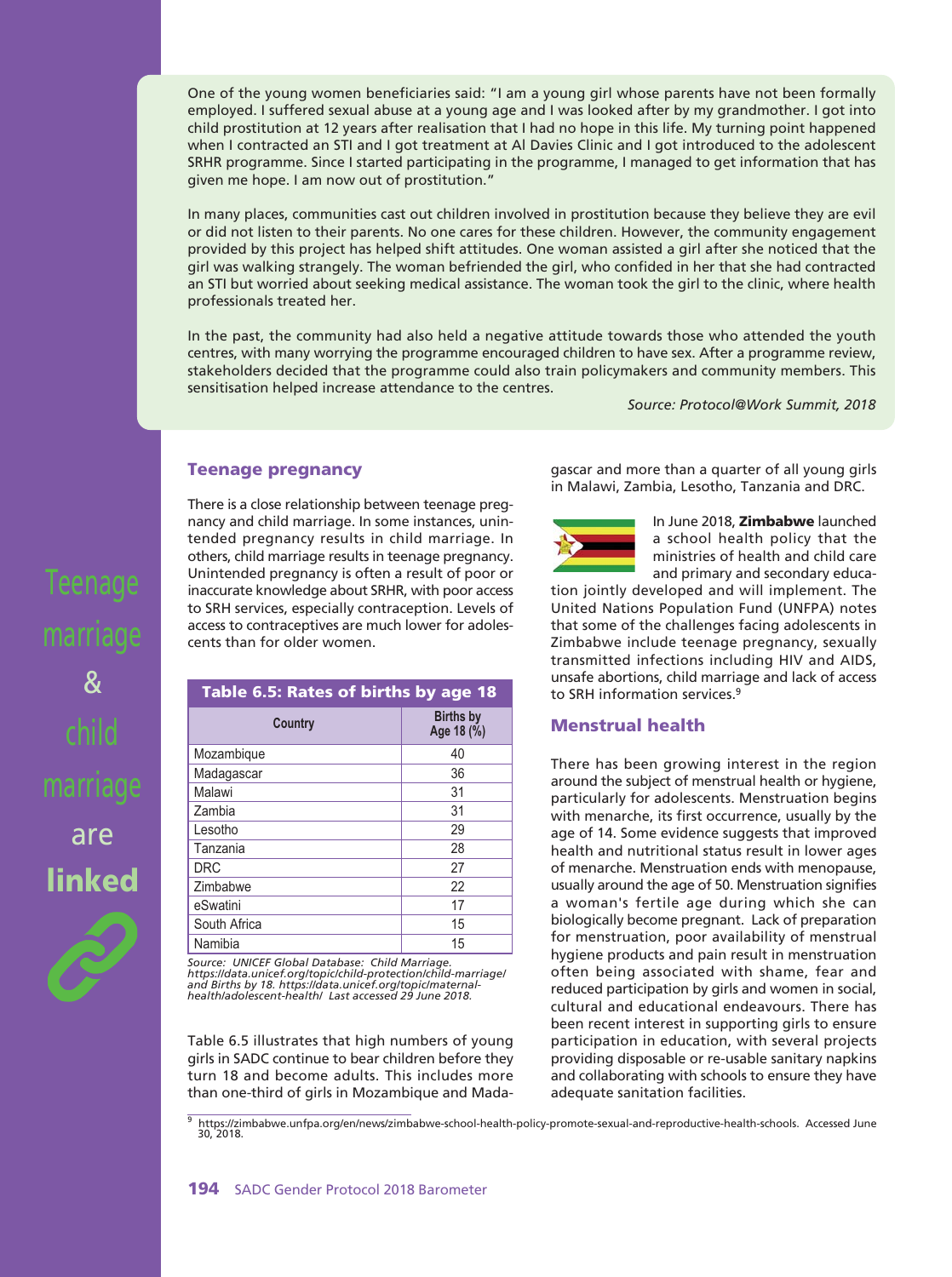

Women inspect sanitary napkins in Kadoma, Zimbabwe. *Photo: Tapiwa Zvaraya*

There has been much less interest in menstrual health for older women, including the impact of menstruation on tertiary education or work, and little interest in issues of menstrual disorders such as dysmenorrhea (cramping) and menstrual irregularities. For women to embrace menstruation as a symbol of their power rather than something to be embarrassed about requires more research and investment in factors that promote menstrual health such as education and awareness about menstruation for girls and boys; availability and accessibility of menstrual products; and availability of adequate water and sanitation.10

#### **Access to contraception**

Access to contraception knowledge and commodities represents a critical step in promoting control over when and how often to have a child: being able to decide. Improved access, including availability of commodities when needed, for all women and men would result in much lower levels of unintended pregnancy, unsafe abortions and transmission of HIV from mothers to babies.

Contraceptive prevalence is the percentage of women currently using, or whose sexual partner currently uses, at least one method of contraception, regardless of the method. It is usually reported for married or in-union women aged 15 to 49. Contraceptive methods include clinic and supply (modern) methods and non-supply (traditional) methods. Clinic and supply methods include female and male sterilisation, intrauterine devices (IUDs), hormonal methods (oral pills, injectables, and hormone-releasing implants, skin patches and vaginal rings), condoms and vaginal barrier methods (diaphragm, cervical cap and spermicidal foams, jellies, creams and sponges). Traditional methods include rhythm, withdrawal, abstinence and lactational amenorrhoea.<sup>11</sup> As many women and their partners wish to become pregnant the target on this indicator is not 100%, but higher levels of prevalence represent more control over fertility.



*Source: https://www.africanhealthstats.org last accessed 15 June 2018, and GenderLinks 2009.*

*Contraceptive usage is improving:* Figure 6.3 shows the contraceptive prevalence rate (CPR) in SADC, reflecting slow improvement in access to contraception in the decade that the Barometer has tracked this indicator. Mauritius has both the highest coverage at 76% and one of the greatest increases over the decade (from 26% to 76%). Other countries with significant increases in coverage over the decade include eSwatini, Lesotho, Malawi and Zambia. Mozambique still has very low coverage at 12%.

 $\frac{10}{10}$  UNFPA ESA. 2017. Menstrual Health Management in East and Southern Africa: a Review Paper. Johannesburg, South Africa.<br><sup>11</sup> http://www.who.int/whosis/whostat2006ContraceptivePrevalenceRate.pdf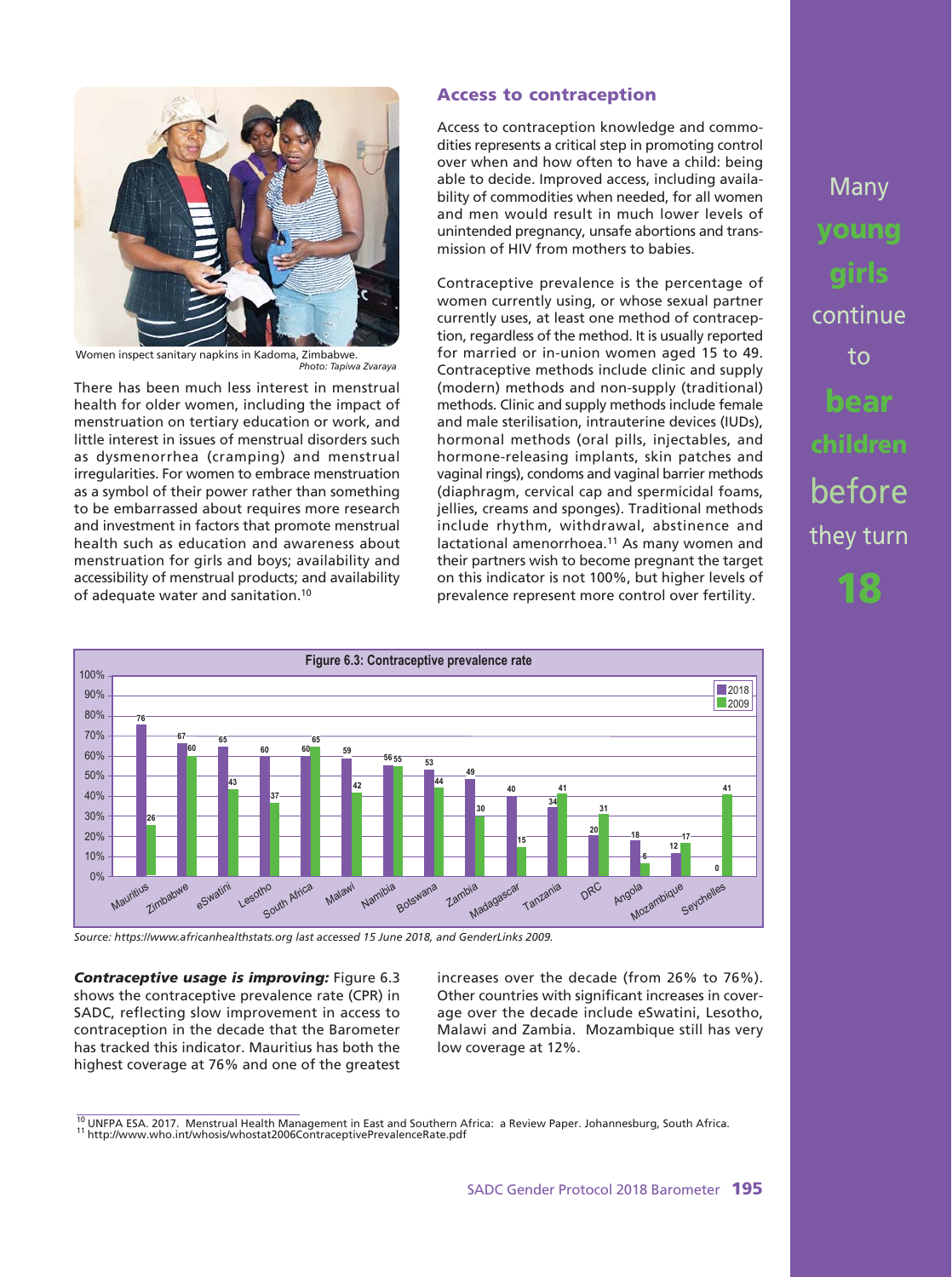In July 2017, Family Planning 2020 (FP2020), a global partnership that "supports the rights of women and girls to decide, freely, and for themselves, whether, when, and how many children they want to have," convened a high-level meeting in London to reinvigorate efforts to expand access to contraceptives, especially for adolescents and women in humanitarian settings.12 The meeting also considered how to finance this goal, including mobilisation of private sector contributions. FP2020 is focusing attention on 69 countries, including several SADC member states: DRC, Lesotho, Madagascar, Malawi, Mozambique, Tanzania, Zambia and Zimbabwe.



contraceptive prevalence

Mozambique

has the

region's

**lowest**

In 2017, the **DRC** renewed its previous FP2020 commitments and committed to accelerate the achievement of 19% CPR and access to

family planning services for 2.1 million additional women of reproductive age (15-49) by 2020. The DRC will: 1) support the implementation of the National Strategic Family Planning, 2014-2020; 2) from 2017, allocate domestic resources of at least

2.5 million dollars annually to "purchase of contraceptives;" 3) vote on the law on reproductive health and family planning, for all women of reproductive age, by December 2020; and 4) reform laws that protect adolescent girls from early marriage through education, awareness raising, social reintegration, and women's empowerment programs. Additionally, it will foster the support of the private sector for family planning and scale up community-based distribution of contraceptives.13

#### **The right to choose**

In 2006, the African Policy Framework on Sexual and Reproductive Health and Rights recommended in 2006 that policymakers needed to consider the issue of unsafe abortion in a dispassionate way. They called on them to view it as a public health issue because it results in elevated levels of morbidity and mortality in women, and particularly young women. However, in most SADC countries, the legislative environment remains unsupportive of safe abortion

|                  |                                     | Table 6.6: Legal status of abortion in SADC                                                                  |
|------------------|-------------------------------------|--------------------------------------------------------------------------------------------------------------|
| <b>Country</b>   | Law                                 | <b>Main points</b>                                                                                           |
| Angola           | Penal Code 2014 <sup>14</sup>       | Termination only permissible to save the life of a woman.                                                    |
| <b>Botswana</b>  | 2. Penal Code (Amendment)           | Abortion is only legal if: pregnancy is a result of rape; if the mother's life is at risk or may cause harm  |
|                  | Act, 1991 - Section 160             | to her mentally (because of rape or incest) and physically; or the unborn child will suffer or later develop |
|                  |                                     | physical or mental abnormality. Termination has to be performed before 16 weeks. <sup>15</sup>               |
| <b>DRC</b>       | The constitution                    | Abortion is illegal except in cases where a woman's life is in danger. <sup>16</sup>                         |
| Lesotho          | The Penal Code (2010) <sup>17</sup> | Abortion is not legal except to save the life of a pregnant woman (by a registered medical professional,     |
|                  |                                     | with the written opinion of another registered medical professional); or to prevent the birth of a child     |
|                  |                                     | who will be seriously physically or mentally handicapped, with the professional who performs the             |
|                  |                                     | termination having obtained a certificate stating the handicap of the unborn child; termination can also     |
|                  |                                     | be undertaken if the female is pregnant due to incest or rape.                                               |
| Madagascar       | Reproductive Health and Family      | Abortion under any circumstance remains illegal. In Criminal Procedure law, an abortion can be               |
|                  | Planning Law 2017                   | performed to save the life of a woman.                                                                       |
| <b>Malawi</b>    | Penal Code                          | Currently, Malawi only allows abortion to save a woman's life. The Law Commission of Malawi has              |
|                  |                                     | drafted the Termination of Pregnancy Bill to legalise safe abortion for women in the event of incest,        |
|                  |                                     | rape or severe foetal abnormalities. <sup>18</sup>                                                           |
| <b>Mauritius</b> | Criminal Code Amendment Act         | Abortion is legal to save the life of a pregnant woman; to save the pregnant woman from any permanent        |
|                  | 201219                              | physical damage because of the pregnancy; the pregnancy is within 14 weeks and the girl is younger           |
|                  |                                     | than the age of 16; and if the foetus may suffer severe malformation or abnormalities.                       |

- 
- 
- https://www.wipp.htmzvr.usuar.html<br>https://www.wipp.htmzvrd.edu/population/abortion/BOTSWANA.abo.htm<br>
<sup>16</sup> https://www.satregional.org/wyp-content/uploads/2018/075WANA.abo.htm<br>
<sup>17</sup> https://www.satregional.org/wyp-content/
- 
- 
- 

 $^{12}$  http://www.familyplanning2020.org/<br> $^{13}$  http://www.familyplanning2020.org/entities/112 accessed June 23, 2018<br> $^{14}$  http://srhr.org/abortion-policies/documents/countries/01-Angola-Penal-Code-2014.pdf<br> $^{14}$  http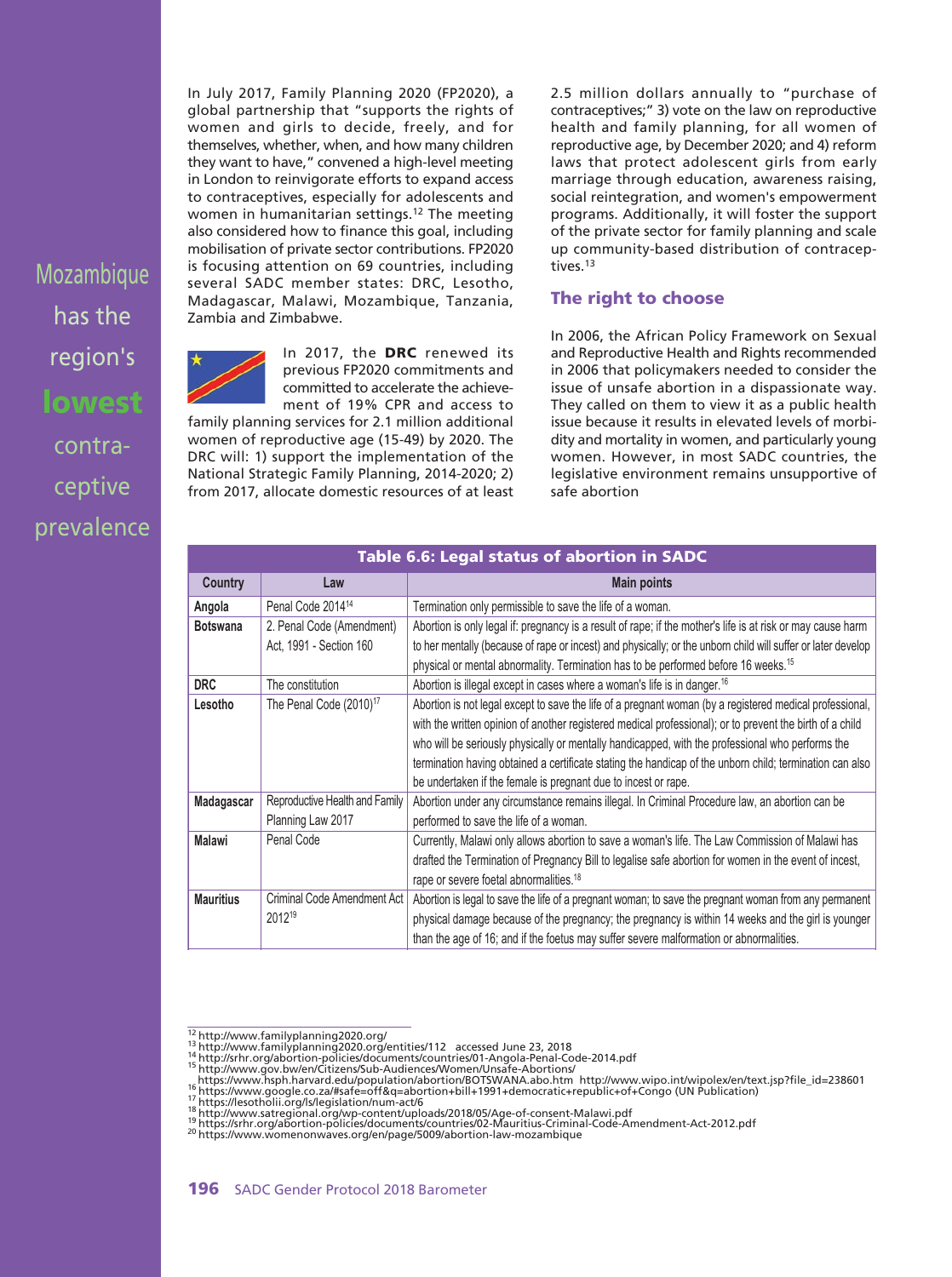| <b>Country</b>    | Law                                                                                | <b>Main points</b>                                                                                                                                                                                                                                                                                                                                                                                                                                                                                                                                                                           |
|-------------------|------------------------------------------------------------------------------------|----------------------------------------------------------------------------------------------------------------------------------------------------------------------------------------------------------------------------------------------------------------------------------------------------------------------------------------------------------------------------------------------------------------------------------------------------------------------------------------------------------------------------------------------------------------------------------------------|
| Mozambique        | Penal Code                                                                         | Abortion is legal to save the life of the pregnant woman and to safeguard her physical and mental<br>wellness. Termination of pregnancy upon request is legal up to 12 weeks; in the case of incest,<br>termination is legal up to 16 weeks; in the case of foetal anomalies, termination is legal up to 24 weeks.<br>A certified practitioner must perform the termination at designated facilities. <sup>20</sup>                                                                                                                                                                          |
| Namibia           | Abortion and Sterilization Act 2<br>of 1975                                        | Abortion is legal: (1) in the event that the pregnancy poses a threat to the physical and mental health<br>of the pregnant woman - two medical practitioners must approve in writing that the pregnancy is a risk;<br>(2) where the unborn child is at risk of a serious mental or physical deformity and handicap; (3) where<br>two other medical practitioners confirm that the woman has been raped or is a victim of incest and (4)<br>where a woman has been deemed to be an idiot or an imbecile as per the Immorality Act of 1957,<br>which makes sex with her illegal. <sup>21</sup> |
| <b>Seychelles</b> | Termination of pregnancy Act,<br>2012                                              | If three medical practitioners agree in good faith, termination can be undertaken at Victoria Hospital,<br>Mahe, when a woman's life is deemed to be in danger or if the cost of carrying the foetus is greater<br>than the pregnant woman's physical and mental health. Termination can be carried out if the child is<br>at risk of serious mental and physical deformities. <sup>22</sup>                                                                                                                                                                                                 |
| South Africa      | Choice on Termination of<br>Pregnancy Amendment Act No.<br>1 of 2008 <sup>23</sup> | Specifies the kind of facility allowed to terminate, periods where women can terminate and the services<br>available to any woman who wants to terminate out of choice, including counselling. It also specifies<br>the right to terminate without consent of other parties apart from medical practitioners.                                                                                                                                                                                                                                                                                |
| eSwatini          | The Constitution                                                                   | Only possible where the life of the pregnant woman is in danger. <sup>24</sup>                                                                                                                                                                                                                                                                                                                                                                                                                                                                                                               |
| Tanzania          | Penal Code <sup>25</sup>                                                           | Termination of pregnancy is only possible where the pregnant woman is at risk of death, or where the<br>pregnancy threatens the mental and physical wellbeing of the pregnant woman.                                                                                                                                                                                                                                                                                                                                                                                                         |
| Zambia            | Termination of Pregnancy Act,<br>13 October 1972                                   | Abortion is legal under certain conditions for social and economic reasons. Once three medical<br>practitioners have agreed, a termination can be performed on a pregnant woman if the pregnancy will<br>cause her death, or if the pregnancy will cause mental or physical damage to the woman, also in the<br>event that the child is at risk of mental and physical deformities. <sup>26</sup>                                                                                                                                                                                            |
| Zimbabwe          | Termination of Pregnancy Act<br>of 1977, Chapter 15: 10 <sup>27</sup>              | Only under circumstances where the life of the mother is in danger, where the child will suffer from<br>complications after birth or if conception is deemed unlawful (instances of rape). A magistrate must<br>grant permission. In 2012, policy approved for women who undergo illegal abortions to receive medical<br>post-abortion care without being referred to the police.                                                                                                                                                                                                            |

*Source: Gender Links, 2018.*

As illustrated in Table 6.6, abortion is only available on request in South Africa and Mozambique, while it is legal in Zambia under certain conditions. All other countries continue to criminalise most abortions with some exceptions, such as in circumstances where a woman's life is in danger or the pregnancy is a result of rape or incest.



On 24 February 2018, **Angola**'s parliament approved an amendment to the abortion law, making all abortions, without exception,

illegal and punish-able by between four to ten years' imprisonment. This is part of the process of replacing Angola's 1886 penal code. Parliament

passed the first reading of the bill without public consultation, and activists accused parliamentarians of ignoring their views. Legislators later withdrew the bill pending further debate after women marched in the streets to support the right to abortion.28

#### **SADC Protocol@Work case studies**

A total of 75 good practices on Sexual and Reproductive Health and Rights (SRHR) were presented at Summits between 2017 and 2018. Of these 31 were on gender-based violence (GBV), 30 on health, and 14 on HIV and AIDS.

Abortion is **only** available on request in **SA** and **Mozambique**

<sup>&</sup>lt;sup>21</sup> https://laws.parliament.na/cms\_documents/abortion-and-sterilization-c5c7b99b28.pdf<br>
<sup>22</sup> https://srhr.org/abortion-policies/documents/countries/01-Seychelles-Termination-of-Pregnancy-Act-2012.pdf<br>
<sup>23</sup> http://srhr.or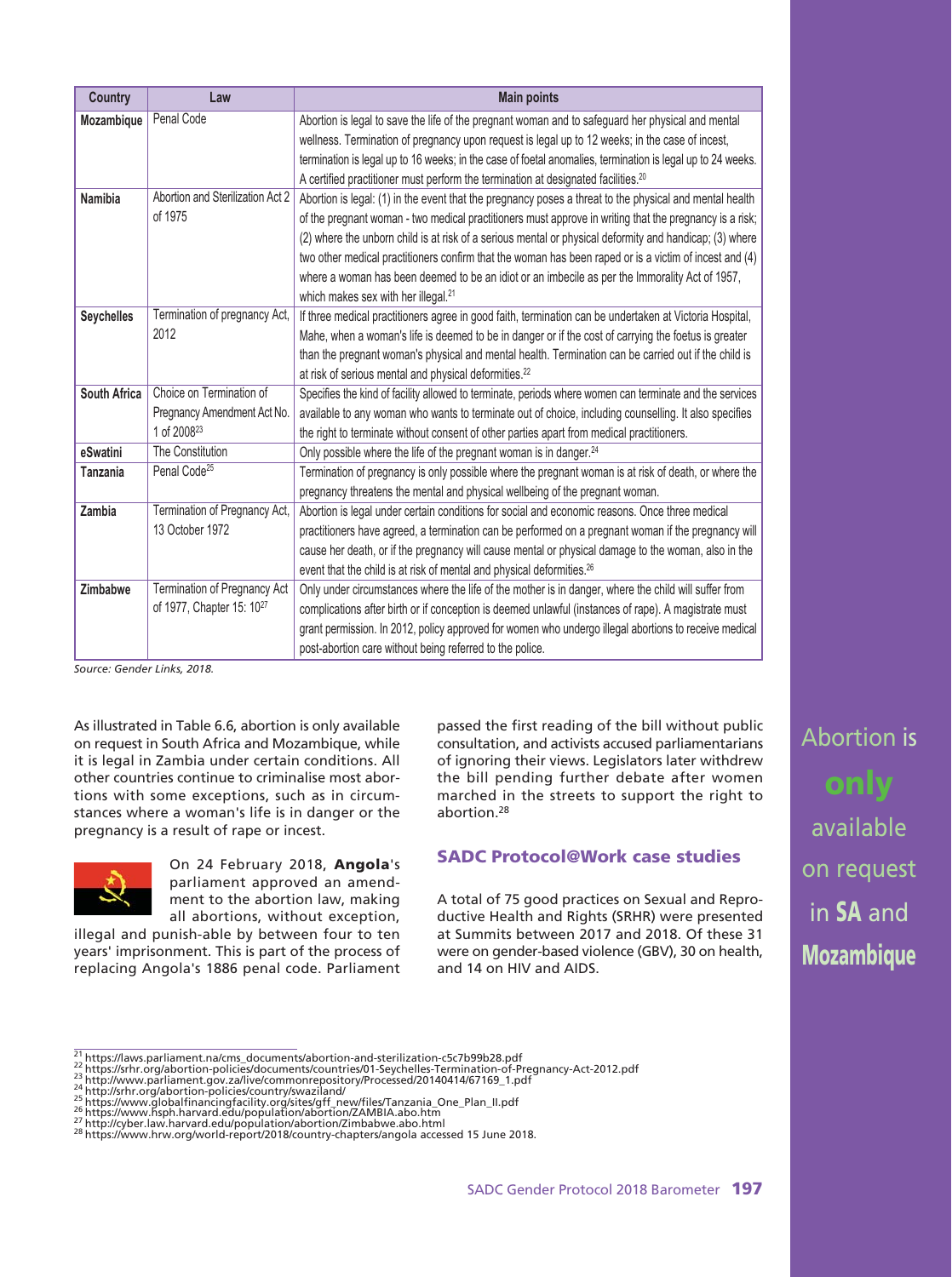

*Source: Gender Links, 2018.*

of the

Summit

entries

on

freedom

**GBV**

Figure 6.4 shows that:

- A total of 89% of the Summit entries in the Sexual and Reproductive Health and Rights category included a focus on the freedom from GBV. This a positive sign given the scale of the GBV pandemic in the region.
- Of the 75 case studies 69% covered sexual information and sexuality education and 62% on sexual and reproductive rights.
- Of the total, 62% of the entries focus on the right to accessible and affordable sexual and reproductive health service. Similar proportions of case studies focused on decisions on family planning and reproductive choices. While more than 50% of the case studies focus on these topics it is not sufficient. Women need access to effective and high quality sexual and reproductive health services and contraception. There must an increased focus in these areas.
- Between 45 and 58% of the case studies conducted activities to promote safety in pregnancy, sexual freedom, sexual autonomy and sexual pleasure.
- In all SADC countries the right to termination of pregnancy is legal in a particular and limited set of circumstances except in South Africa where it is a fundamental human right for women. The right to abortion must become an inalienable right for all women across SADC. In the absence of the legal right to abortion women seek illegal abortions that have detrimental effects on their health and sometimes results in death.





#### Figure 6.5 shows that:

- HIV and AIDS received extensive coverage in the case studies, 72% of the entries made reference to HIV and AIDS. The highest number of case studies covered the topic GBV. The intersection between GBV and HIV and AIDS may account for the large proportion of entries in that cover both areas. One of the 14 HIV and AIDS case studies focused on prevention and three on HIV and AIDS and sex work. The majority of the case studies focuses on care and treatment.
- Around half of the Summit entries focused on family planning and Sexually Transmitted Infections (STI's). This number is low given that many women are unable to negotiate safe sex and contract STIs and HIV and AIDS through unprotected sex.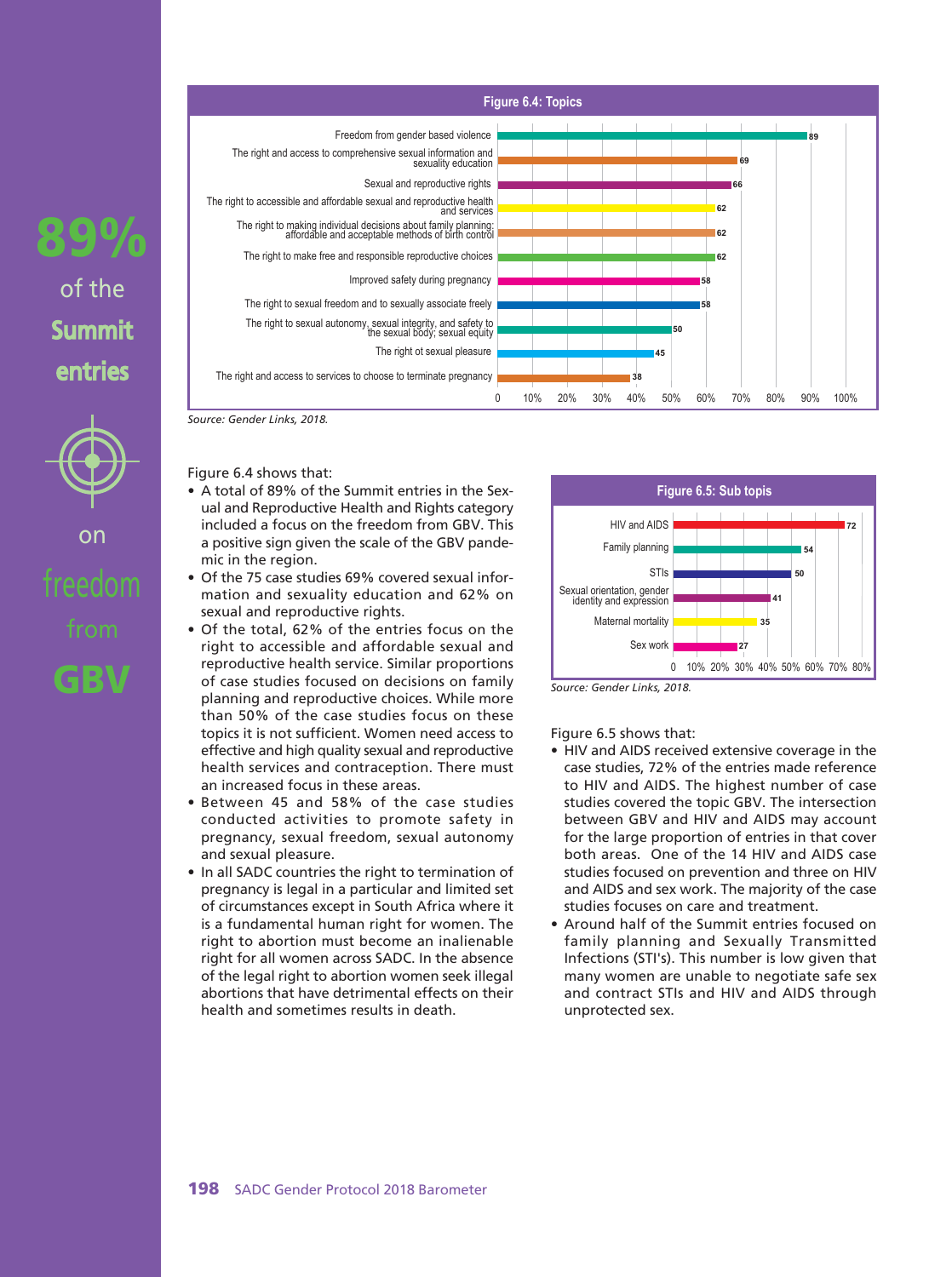- At 41%, the number of studies making reference to sexual orientation, gender identity and expression is on the rise. Homosexuality is still illegal in many SADC countries.
- Only 35% of the case studies referenced maternal mortality. Levels of maternal mortality in the SADC are high in several.
- Nine of the 16 SADC countries (DRC, Malawi, Mozambique, Lesotho, Angola, Zimbabwe, Tanzania, Swaziland and Madagascar) feature amongst the 35 countries with the highest mater-

nal mortality rates worldwide. Health systems must provide improved safety and services for women during pregnancy.

• Only 27% of the case studies made reference to sex work. Sex workers are often experience marginalisation, stigmatisation and criminalisation making preventing them from accessing healthcare, legal and social services. On average, sex workers are 10 times more likely to become infected with HIV than adults in the general population.29

#### **Making care accessible to sex workers in Zimbabwe**



Women accessing health care services in Kadoma. *Photo: Thomas Ferenando*

Kadoma has many commercial sex workers who need access to health, treatment and care services. The Ministry set up a clinic at the Kadoma hospital to assist sex workers. The services include HIV therapy, treatment for STIs and counselling.

The clinic offers HIV prevention programs for sex workers, especially female sex workers. Given their marginalisation, concerted efforts must be made to ensure sex workers have equitable access to HIV prevention, care, and treatment services, as well as wider health services, particularly for STIs, mental health, and addictions.

*Protocol@Work*

 $\ddot{\bullet}$ 

Women in commercial sex work now have equal access to health, treatment and care services. *Source: SADC Protocol@Work summit, Zimbabwe 2018*



*Source: Gender Links, 2018.*

Figure 6.6 show that:

- 68% of the case studies focused on the provision of gender sensitive, appropriate and affordable health care. While substantial there is a need for more interventions as the current health systems are providing inadequate treatment and care.
- About a quarter of all case studies focus on women's mental, sexual and reproductive health.

Only 24% of the submissions focused on the provision of the hygiene and sanitary facilities, and nutritional needs of women.

• The lowest proportion of case studies were on maternal mortality. As mentioned previously high levels of maternal mortality persist in SADC. The issue needs urgent attention.

<sup>29</sup> UNAIDS (2016) 'Prevention Gap Report'.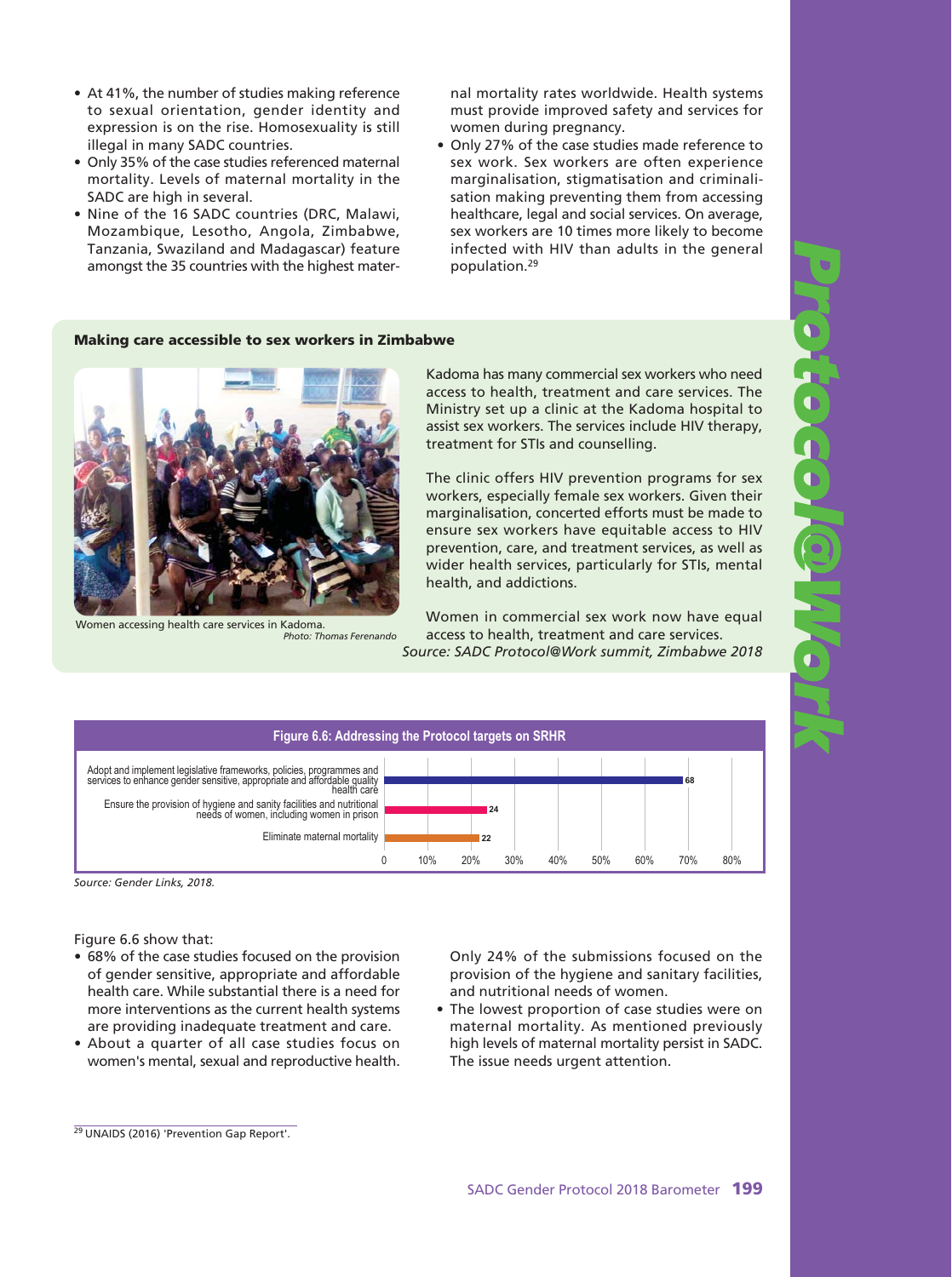#### **AMICAALL Swaziland promotes access to SRHR**

The Alliance of Mayors and Municipal Leaders on HIV and AIDS in Africa (AMICAALL) creates access sexual and reproductive health services in Piggs Peak in the Hhohho district. UN agencies claim, sexual and reproductive health includes physical, as well as psycho-logical wellbeing vis-a-vis sexuality.

Reproductive health implies that people are able to have a responsible, satisfying and safer sex life and that they have the capability to reproduce and the freedom to decide if, when and how often to do so. Individuals face inequalities in reproductive health services. Inequalities vary based on socioeconomic status, education level, age, ethnicity, religion, and resources available in their environment.

*Protocol@Work*



AMICAALL Swaziland conducting a workshop on safe sex and contraception. *Photo courtesy of Linda Chissano*

It is possible for example, that low income individuals lack the resources for appropriate health services and the knowledge to know what is appropriate for maintaining reproductive health. Women bear and usually nurture children, so their reproductive health is inseparable from gender equality. Denial of such rights also worsens poverty.

The organisation informs women and men about and have access to safe, effective, affordable and acceptable methods of birth control. Women are often unable to access maternal health services due to lack of knowledge about the existence of such services or lack of freedom of movement. The project provides access to health services particularly in areas with high levels of poverty.

AMICAALL Swaziland promotes positive sexuality. Sexual health requires a positive and respectful approach to sexuality and sexual relationships, as well as the possibility of having pleasurable and safe sexual experiences, free of coercion, discrimination and violence. For sexual health to be attained and maintained, the sexual rights of all persons must be respected, protected and fulfilled.

*Source: SADC Protocol@Work summit, eSwatini 2018*



*Source: Gender Links, 2018.*

Figure 6.7 shows that:

- Women constitute 88% of the target group in the category sexual and reproductive health and rights. Lower proportions of youth (77%) and men (66%) are targeted.
- More than half (54%) the case studies targeted people with disabilities. This is an important development. Initiatives are targeting the unique needs of people with disabilities while at the same moving them from beng a "special population" to being an integral part of communities.
- Sex workers are afriad to access sexual and reproductive health services because of stigma and discrimination. They are particularly vulnerable to contracting HIV and to experiencing GBV. It is encouraging to note that 34% of the case studies specifically targeted sex workers.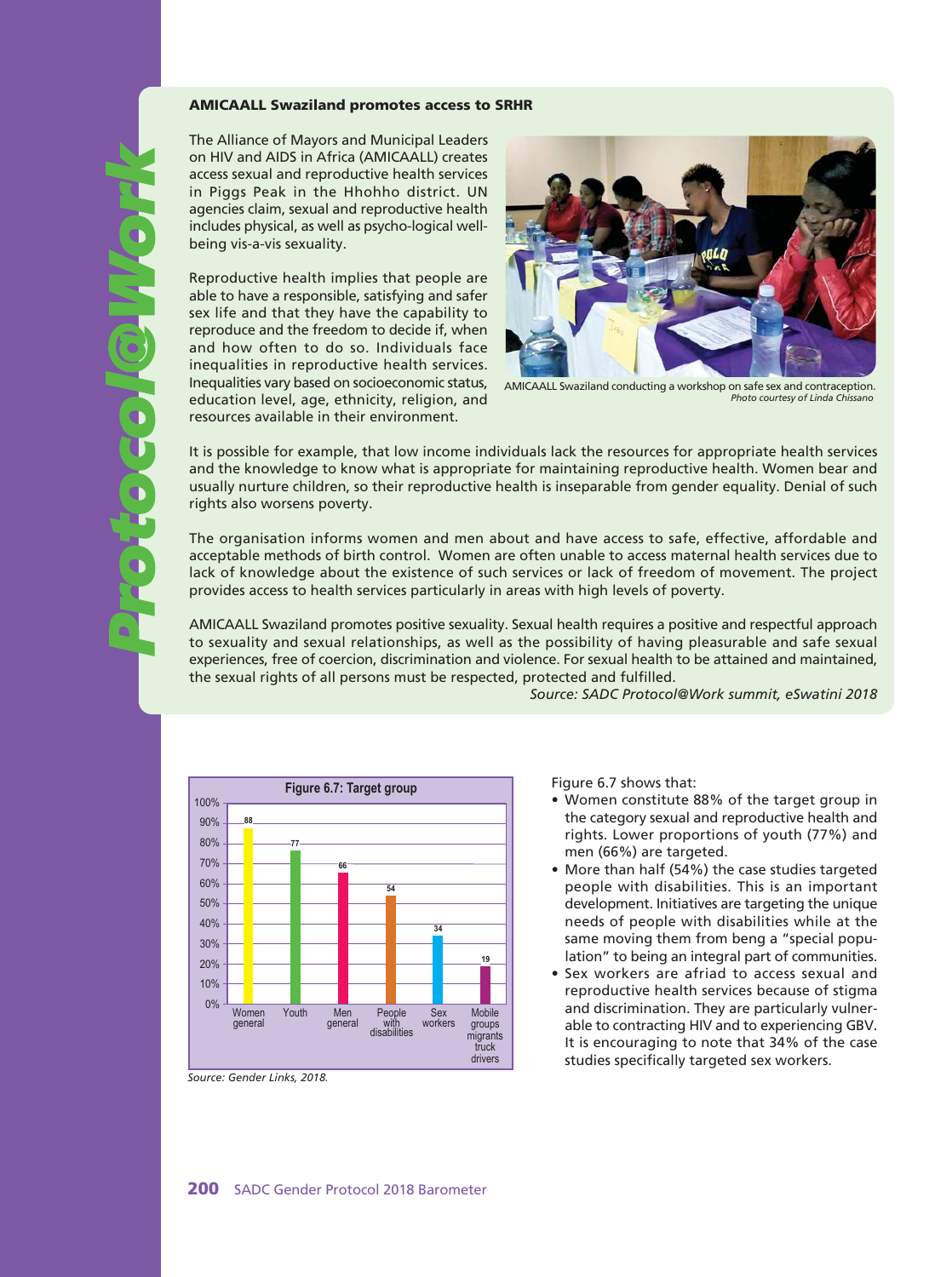• Less than a fifth of all case studies targeted mobile populations, drug users, LGBTIQ persons and prisoners: HIV and AIDS is one of SADC's most urgent challenges. Moblie populations, drug users and prisoners are vulnerable to contracting HIV. LGBTIQ persons sometimes need specialised sexual and reproductive health services and face discrimination when accessing such services. More targeted interventions are need to address the sexual and reproductive health and rights of these target groups.

Figure 6.8 shows that:

- Of the 75 case studies 86% created greater public awareness about sexual and reproductive health and rights, 81% and 80% resulted in changes in behaviour and attitudes respectively.
- Large proportion of the case studies contribute to better service delivery. The crisis in the provision of public health in most SADC countries has severely impacted sexual and reproductive health services. It is encouraging to note that 77% of the case studies focus on improved services.

• A recurring theme across all categories is the limited focus on policy and legislative change. This is true in the SRHR category with only 54% of the case studies recording changes in legislation and policy.



*Source: Gender Links, 2018.*

# **Sanitation**



**Article 26 (c):** Ensure the provision of hygiene and sanitary facilities and nutritional needs of women, including women in prison.

Availability of decent sanitation in easy reach of the home is fundamental for the health, safety and dignity of all, but particularly women and girls. Although providing hygiene and sanitation facilities are provisions of the Protocol, developments in the region in this area have been slow.



Focus on women's hygiene and nutritional needs is low. *Photo: Gender Links*

HIV AIDS is **1** of SADC's most **urgent** challenges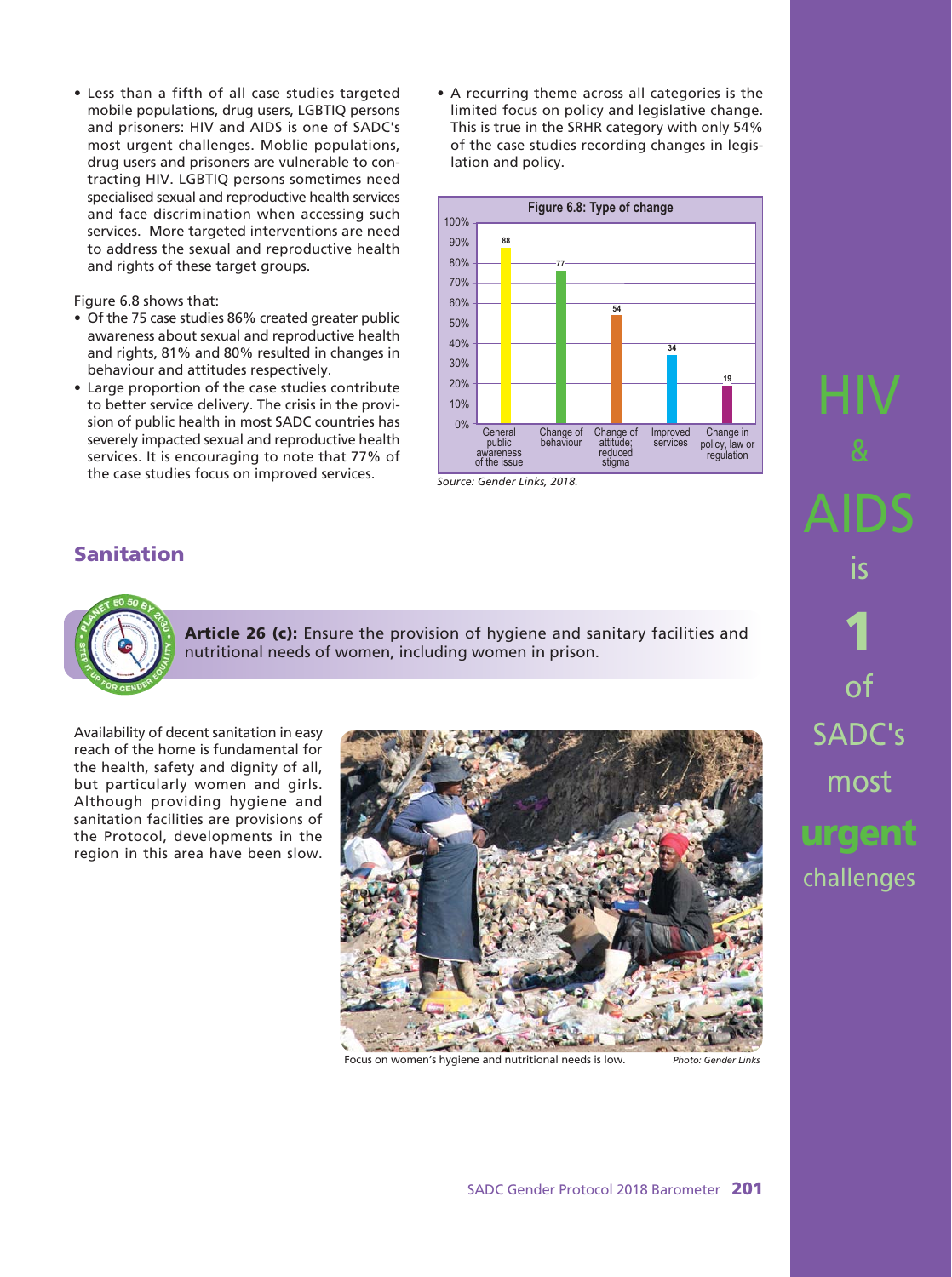

*Source: UNICEF 2017.*

Many

people

still

**lack**

**access**

to

sanitation,

particularly

in

**rural**

**areas**

Fig 6.9 compares coverage in 2018 with coverage in 2009, when researchers compiled the first Barometer. Few countries have made significant improvements over this period, while coverage in most (Seychelles, Mauritius, Zambia, Malawi, Zimbabwe, Namibia, DRC, Lesotho, Mozambique, Tanzania and Madagascar) has declined. Rising populations require expanded investment just to maintain levels of coverage.

A recent WHO/UNICEF Joint Monitoring Programme for Water Supply, Sanitation and Hygiene (JMP) report, *Progress on drinking water, sanitation and hygiene: 2017 update and Sustainable Development Goal baselines*, presents the first global assessment of "safely managed" drinking water and sanitation services. The overriding conclusion is that too many people still lack access, particularly in rural areas.29

| Table 6.7: SADC sanitation in rural and urban areas |                |                  |                |                     |                |                          |                          |                     |                |                  |                          |                     |
|-----------------------------------------------------|----------------|------------------|----------------|---------------------|----------------|--------------------------|--------------------------|---------------------|----------------|------------------|--------------------------|---------------------|
|                                                     |                | <b>NATIONAL</b>  |                |                     |                | <b>RURAL</b>             |                          |                     | <b>URBAN</b>   |                  |                          |                     |
| <b>Country</b>                                      | At least basic | Limited (shared) | Unimproved     | Open<br>defaecation | At least basic | (shared)<br>Limited      | Unimproved               | Open<br>defaecation | At least basic | Limited (shared) | Unimproved               | Open<br>defaecation |
| Seychelles                                          | 100            | $\mathbf{0}$     | $\mathbf{0}$   | $\overline{0}$      | ÷              | $\overline{\phantom{a}}$ | $\overline{\phantom{a}}$ | $\blacksquare$      | Ξ              | $\blacksquare$   | $\overline{\phantom{a}}$ |                     |
| <b>Mauritius</b>                                    | 93             | $6\,$            | 0              | $\overline{0}$      | 93             | 7                        | 1                        | $\overline{0}$      | 94             | 6                | $\mathbf{0}$             | $\overline{0}$      |
| South Africa                                        | 73             | 17               | 8              | $\overline{2}$      | 69             | 10                       | 17                       | 5                   | 76             | 20               | 4                        | $\overline{1}$      |
| Botswana                                            | 60             | 8                | 15             | 17                  | 40             | 10                       | 14                       | 37                  | 75             | 6                | 16                       | $\overline{2}$      |
| eSwatini                                            | 58             | 24               | $\overline{7}$ | 11                  | 58             | 21                       | 8                        | 14                  | 58             | 35               | 6                        | $\overline{1}$      |
| Malawi                                              | 44             | 23               | 27             | $\overline{7}$      | 43             | 20                       | 30                       | $\overline{7}$      | 49             | 38               | 12                       | $\overline{2}$      |
| Lesotho                                             | 44             | 17               | 9              | 30                  | 43             | $\overline{7}$           | 10                       | 40                  | 46             | 44               | $\overline{7}$           | $\overline{4}$      |
| Zimbabwe                                            | 39             | 24               | 11             | 27                  | 31             | 15                       | 15                       | 39                  | 54             | 42               | 4                        | $\overline{0}$      |
| Angola                                              | 39             | 15               | 13             | 33                  | 21             | 6                        | 17                       | 56                  | 62             | 27               | 8                        | $\overline{3}$      |
| Namibia                                             | 34             | 11               | 5              | 50                  | 15             | 3                        | 5                        | 76                  | 55             | 21               | 4                        | 20                  |
| Zambia                                              | 31             | 12               | 42             | 15                  | 19             | $\overline{7}$           | 50                       | 25                  | 49             | 20               | 30                       | 1                   |
| Tanzania                                            | 24             | 13               | 52             | 11                  | 17             | 4                        | 63                       | 16                  | 37             | 34               | 27                       | $\overline{2}$      |
| Mozambique                                          | 24             | 5                | 36             | 36                  | 12             | 3                        | 38                       | 47                  | 47             | 9                | 32                       | 13                  |
| <b>DRC</b>                                          | 20             | 21               | 47             | 12                  | 18             | 13                       | 51                       | 18                  | 23             | 32               | 42                       | 4                   |
| Madagascar                                          | 10             | 15               | 32             | 44                  | 6              | 9                        | 29                       | 55                  | 16             | 24               | 37                       | 23                  |

*Derived from UNICEF Global Databases: Sanitation. https://data.unicef.org/topic/water-and-sanitation/drinking-water/ Accessed 20 June 2018.*

<sup>29</sup> http://www.unwater.org/publication\_categories/whounicef-joint-monitoring-programme-for-water-supply-sanitation-hygiene-jmp/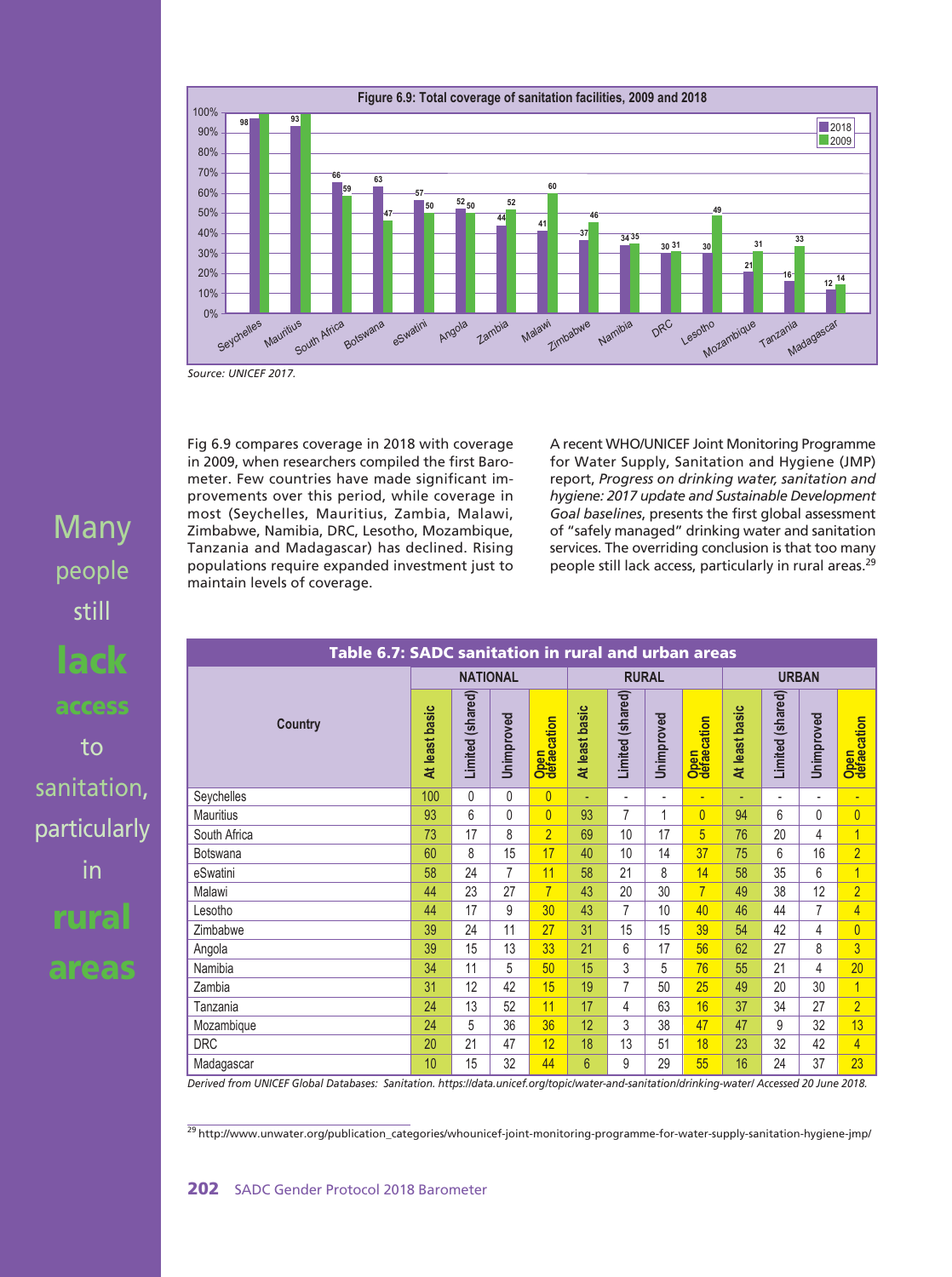Table 6.7 shows the status of SADC countries regarding sanitation. Seychelles and Mauritius are clearly far ahead of the rest of SADC. Meanwhile, ten SADC countries do not have even 50% coverage of basic services nationally and, though urban coverage is much better, seven countries do not have 50% coverage of basic sanitation in urban areas. The extent of open defecation, especially in rural areas, is disturbing. Namibia (76%), Angola (56%) and Madagascar (55%) have more than 50% open defecation in rural areas. However, other countries, such as Malawi (7%) and South Africa (5%), have been able to make noteworthy progress in this regard and also have lower than 10% open defecation, even in rural areas.

Water provision is a critical issue for women's health and wellbeing. The JMP also monitors water-related SDG targets under the recently established Global

Expanded Monitoring Initiative (GEMI). Improved drinking water sources are those which by nature of their design and construction have the potential to deliver safe water. The JMP classification of water sources for purposes of monitoring progress in meeting the SDG targets is:

- **Safely managed drinking water service:** improved source meeting three criteria:
	- Accessible on premises;
	- Water available when needed; and
	- Water should be free from contamination.
- **Basic drinking water service:** if the improved source does not meet any one of these criteria, but a round trip to collect water takes 30 minutes or less, including queuing.
- **A limited service:** if a round trip to collect water from an improved source exceeds 30 minutes, including queuing.



Fadzanayi Gamira collects water at a borehole in Ruwa, Zimbabwe. While men sometimes take responsibility for water collection, women primarily do this work in most SADC countries. *Photo: Tapiwa Zvaraya*

The JMP classifies unimproved sources of water, which represent unsafe water which users must boil to be potable, as:

- **Unimproved:** Drinking water from an unprotected dug well or unprotected spring.
- **Surface water:** Drinking water directly from a river, dam, lake, pond, stream, canal or irrigation canal.

Previous JMP analysis has shown that collecting water that is either from unimproved sources or surface water is more likely to take more than 30 minutes. This represents a double burden.

Though globally 71% of the world's population is accessing water from a safely managed drinking water source, sub-Saharan Africa has the lowest coverage at 24%, with a further 34% accessing basic water services. This means that 42% of people in sub-Saharan Africa still only access limited or unimproved sources of water.30

The **burden** of collecting water falls disproportionately on



# and **girls**

<sup>30</sup> World Health Organization (WHO) and the United Nations Children's Fund (UNICEF), 2017. Progress on drinking water, sanitation and hygiene: 2017 update and SDG baselines. Geneva: Switzerland.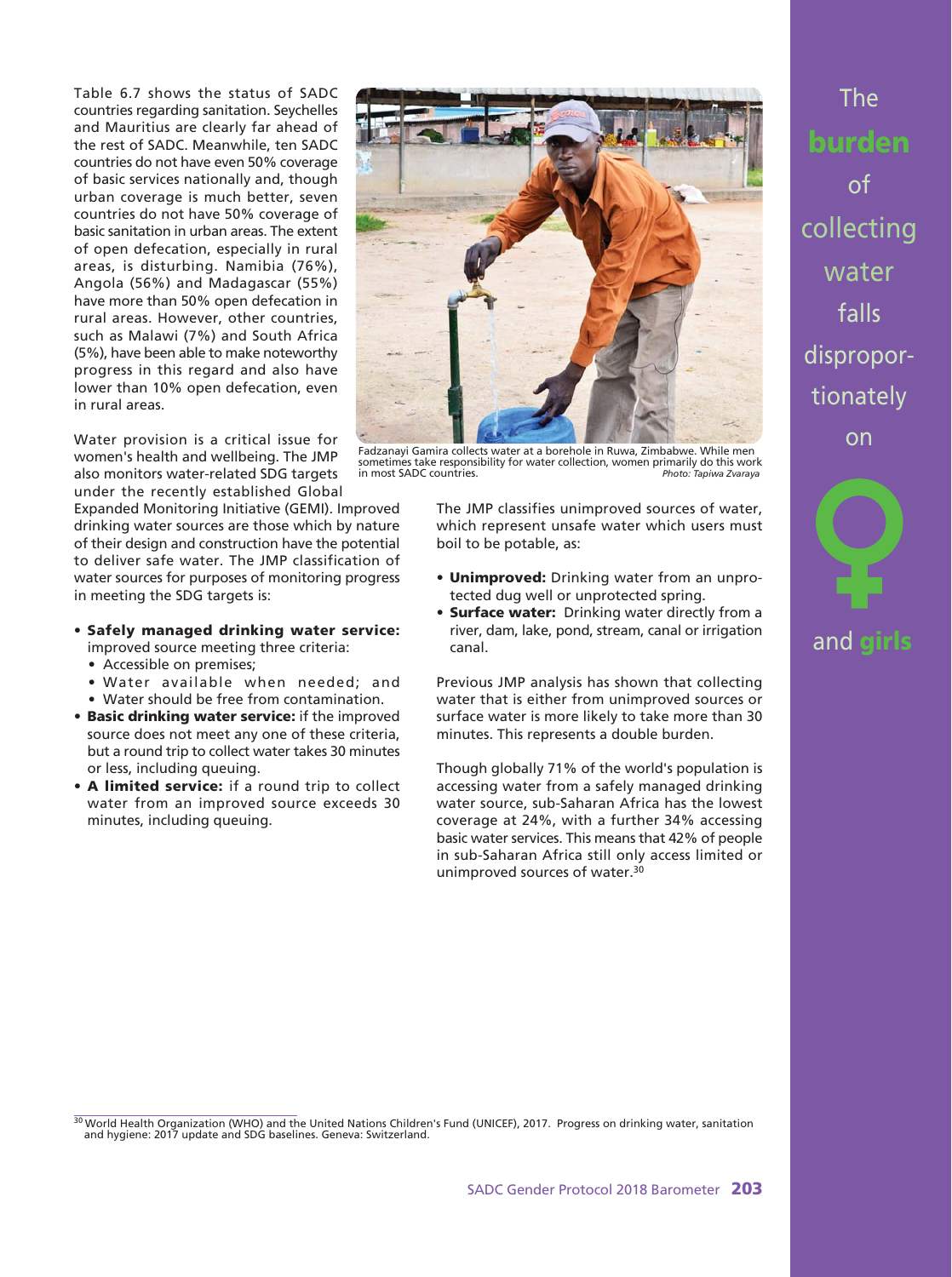**Mauritius** & Seychelles have **achieved** almost universal **coverage** of basic **safe water** provision

| Table 6.8: SADC baseline drinking water status |                |                              |                |                      |                   |                |                |                      |                |                          |                |                      |
|------------------------------------------------|----------------|------------------------------|----------------|----------------------|-------------------|----------------|----------------|----------------------|----------------|--------------------------|----------------|----------------------|
|                                                |                | <b>NATIONAL</b>              |                |                      |                   | <b>RURAL</b>   |                |                      |                | <b>URBAN</b>             |                |                      |
| <b>Country</b>                                 | At least basic | Limited                      | Unimproved     | <b>Surface water</b> | basic<br>At least | Limited        | Unimproved     | <b>Surface water</b> | At least basic | Limited                  | Unimproved     | <b>Surface water</b> |
| <b>Mauritius</b>                               | 100            | $\mathbf{0}$                 | $\Omega$       | $\overline{0}$       | 100               | $\Omega$       | $\mathbf{0}$   | $\overline{0}$       | 100            | 0                        | $\Omega$       | $\overline{0}$       |
| Seychelles                                     | 96             | $\qquad \qquad \blacksquare$ | $\mathbf{0}$   | $\overline{4}$       | ٠                 | ۰              | ٠              | ٠                    | ٠              | $\overline{\phantom{a}}$ | $\blacksquare$ | ÷                    |
| South Africa                                   | 85             | 10                           | $\overline{2}$ | $\overline{3}$       | 63                | 24             | 5              | $\overline{9}$       | 97             | 3                        | 0              | $\overline{0}$       |
| <b>Botswana</b>                                | 79             | 18                           | 1              | $\overline{2}$       | 58                | 35             | $\overline{2}$ | 5                    | 95             | 5                        | $\Omega$       | $\overline{0}$       |
| Namibia                                        | 79             | 6                            | 5              | 10                   | 63                | 11             | 7              | 19                   | 97             | 1                        | $\overline{2}$ | $\overline{0}$       |
| Lesotho                                        | 72             | 12                           | 16             | $\overline{1}$       | 66                | 13             | 21             | $\overline{1}$       | 87             | 8                        | 4              | $\overline{0}$       |
| <b>ESwatini</b>                                | 68             | 8                            | 10             | 15                   | 60                | 9              | 12             | 19                   | 95             | $\overline{2}$           | $\overline{2}$ | $\overline{2}$       |
| Malawi                                         | 67             | 20                           | 10             | $\overline{3}$       | 63                | 22             | 12             | 3                    | 87             | 9                        | 4              | $\overline{0}$       |
| Zimbabwe                                       | 67             | 10                           | 17             | $\overline{7}$       | 54                | 12             | 23             | 11                   | 94             | 4                        | 3              | $\overline{0}$       |
| Zambia                                         | 61             | $6\,$                        | 21             | 12                   | 44                | $\overline{7}$ | 29             | 19                   | 86             | 4                        | 9              | 1                    |
| Madagascar                                     | 51             | 3                            | 31             | 16                   | 34                | $\overline{2}$ | 41             | 23                   | 82             | 4                        | 12             | $\overline{2}$       |
| Tanzania                                       | 50             | 13                           | 24             | 13                   | 37                | 15             | 31             | 18                   | 79             | 9                        | 9              | $\overline{3}$       |
| Mozambique                                     | 47             | 14                           | 24             | 14                   | 32                | 17             | 32             | 19                   | 79             | 9                        | 8              | $\overline{3}$       |
| <b>DRC</b>                                     | 42             | 12                           | 36             | 10                   | 21                | 11             | 53             | 16                   | 70             | 14                       | 14             | $\overline{2}$       |
| Angola                                         | 41             | 16                           | 19             | 24                   | 23                | 13             | 22             | 42                   | 63             | 19                       | 15             | 3                    |

*Derived from UNICEF Global Databases: Drinking Water. https://data.unicef.org/topic/water-and-sanitation/drinking-water/ Accessed June 20, 2018.*



Women collecting water in DRC. *Photo: Gender Links*

Table 6.9 shows that Mauritius and Seychelles have already achieved almost universal coverage of at least basic safe water provision. Ten other countries have 50% or more basic coverage. Angola has the lowest coverage, at 41%, followed by DRC at 42%. There is wide disparity between rural and urban

populations in the region, underscoring the fact that achieving SDG-6, to ensure "access to safe water and sanitation," will require a huge investment over the next 15 years.

#### **Women in refugee camps and prisons**

The DRC presents an ongoing and deepening refugee crisis in SADC. In early 2018 an estimated 740 000 refugees from DRC had fled to neighbouring countries, including Angola, Burundi, the Central African Republic, Rwanda, the Republic of Congo, South Sudan, Tanzania, Uganda, and Zambia, as well as Southern Africa and beyond.31 Angola, Zambia and

Uganda have received the greatest inflow of new refugees in 2018. The majority of refugees in Angola and Zambia are women and children under the age of 18. Immediate needs include: health (including maternal and child health, adolescent sexual and reproductive health); nutrition, food production, water and sanitation.

<sup>31</sup> UNHCR, 2018. The Democratic Republic of the Congo: Regional Refugee Response Plan, January - December 2018.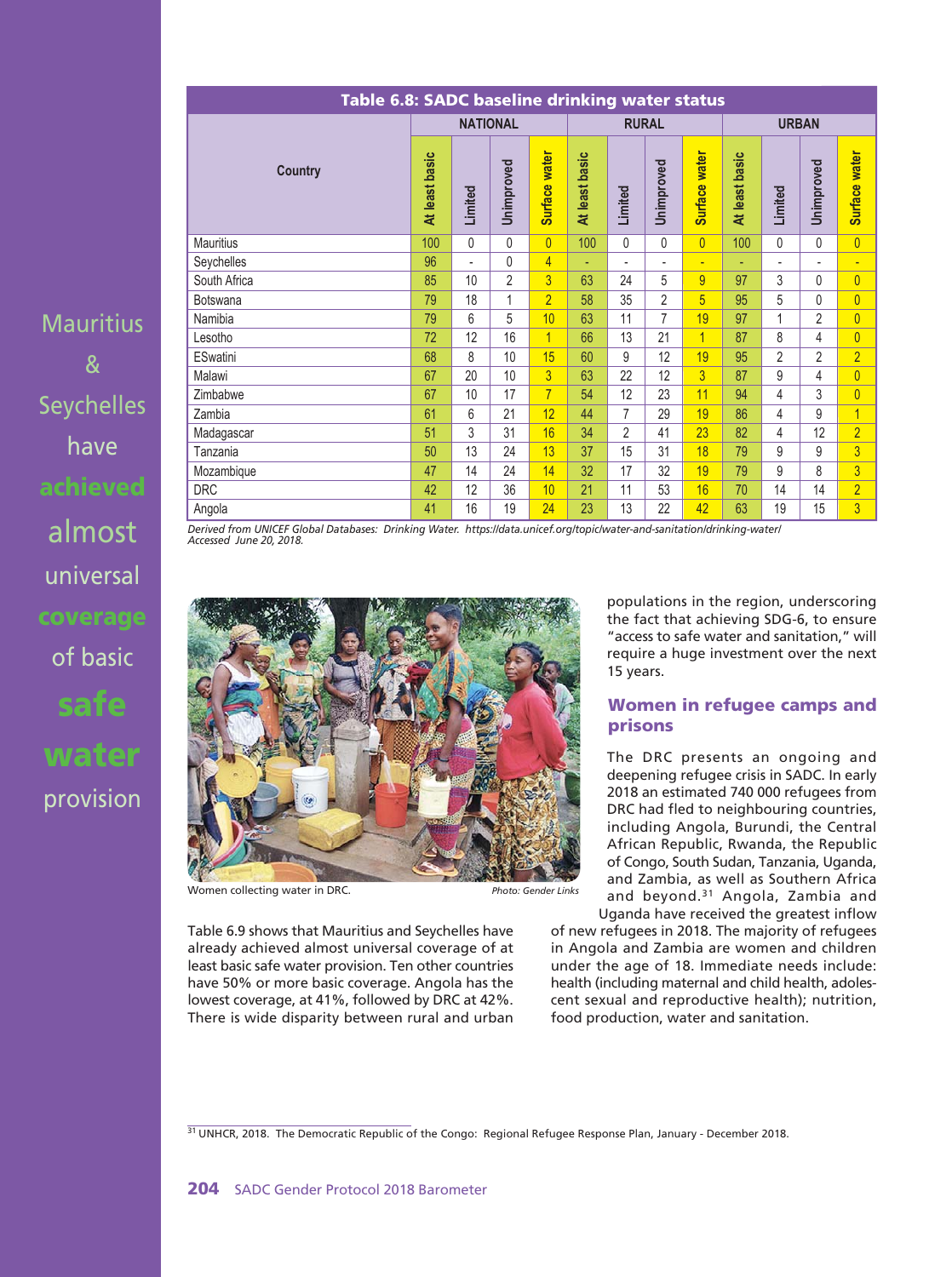#### **Improved sanitation, hygiene and food preparation help address malnutrition in Zambia**

The Tithandizane community-based programme in Zambia has set out to improve the health of infants and children through nutritional awareness and support. It provides knowledge and skills on food processing, utilisation and storage. The innovative project began out of a need to reduce malnutrition in the Katele District. Malnutrition impacts child development, especially for children younger than five years. The causes of malnutrition include poor feeding practices; inadequate food intake both in terms of quality and quantity; poor sanitation; and inadequate knowledge by mothers on food preparation.

The project, which began in 2009 in one area of Katete District in the Eastern Province, improves child health, growth and development through an increased focus on nutrition awareness to reduce child mortality and morbidity rates caused by elevated levels of malnutrition. This has been an issue in the area, especially due to poor feeding practices, culture and traditions, HIV and AIDS, poor maternal health, inadequate child care, low crop production causing food insecurity and poor food storage.

The programme has seen success by engaging the community in awareness and education programmes. In addition, the programme employs food processing demonstrations and health education to train community members. This has led to the establishment of nutrition clubs. The clubs align with local cooperatives that preserve vegetables and provide nutrition training. Stakeholders evaluate the programme at quarterly review meetings and through monitoring forms, questionnaires and in-field follow-ups.

The project has partnered with rural health centres, cooperatives, and the Ministry of Social Welfare. The project, which has been funded solely through community contributions, has so far reached 500 direct beneficiaries and indirectly benefitted approximately 5000 community members.

The community has been slow to adopt new cooking methods, which sometimes presents a challenge. Additionally, community members have inadequate knowledge of food processing, utilisation and storage, and poor sanitation and hygiene is common in the community.

Women have benefitted from the project through capacity building, dietary preparation, entrepreneurship skills, provision of inputs for conservation farming and through linkages to cooperatives. In addition to that, community members have seen changes in improved health, better food preparation and improved food security.

Community ownership is key in achieving good health, and volunteerism is important for planning, implementation and evaluation. The community feels confident that the programme will be sustainable in the long run.

*Source: Zelipa Mwale, Katete District, Zambia SADC Protocol@Work 2018*



Access to potable water is essential for the provision of women's sexual and reproductive health needs. *Photo: Tapiwa Zvaraya*